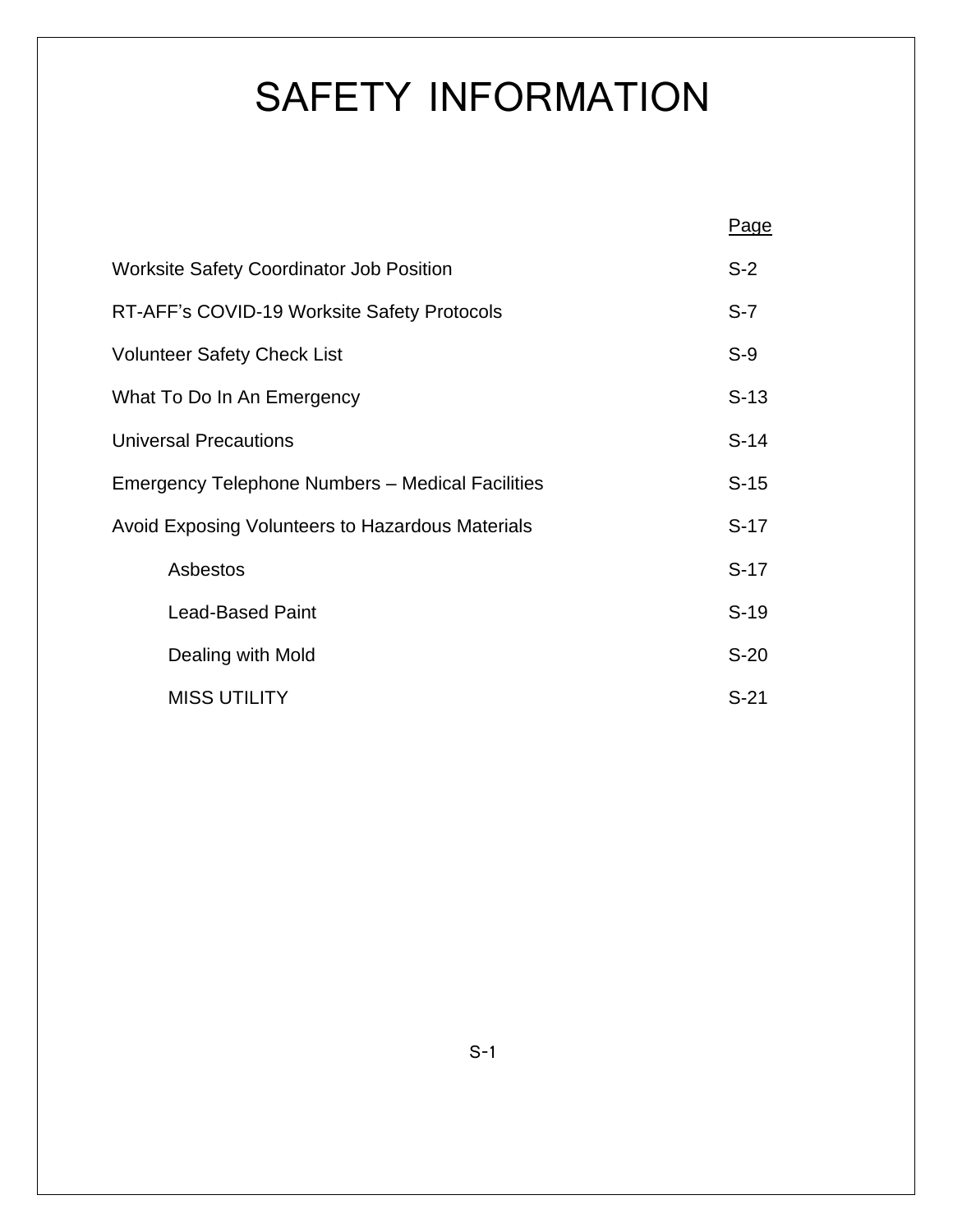# **Worksite Safety Coordinator**

Thank you for volunteering to serve as the Worksite Safety Coordinator for Rebuilding Together! The work of Rebuilding Together is vital to the independence and safety of the homeowners we serve, but it is also potentially very dangerous work. With your help, we can have maximum impact on the lives of those in need while reducing the exposure of our volunteers to accidents and hazards. Your task is an important one – thank you for taking the lead! Please review this Job Description and use these talking points to impress upon the volunteers the importance of safety on the worksite.

#### **Position Description**

#### **Responsibilities**

It is the responsibility of the Worksite Safety Coordinator to ensure that all work performed at the jobsite is done in a safe manner. This person must plan for potential hazards in advance, take preventive measures by checking material and providing safety supplies, and watch for tripping and falling hazards, personal injury risks, improper material handling, improper tool usage, etc. Finally, this person must have volunteers sign volunteer agreement forms, orient the volunteers on potential hazards, and distribute safety materials.

#### **Qualifications**

This person should have some knowledge of construction tools and their proper use. This person should have an appreciation of the importance of safety and take their role seriously. This person should commit to be at the worksite for the duration of the project.

#### **Before the event**

#### **Overview**

- Review the scope of work with the House Captain and determine any special actions needed to ensure a safe job site.
- Read all information in the Safety Manual. This includes information on volunteer safety when working on a worksite, what to do when there is a medical emergency and working with/around hazardous materials such as asbestos, lead based paint and mold.
- Participate in Project Team meetings, incorporating safety concerns into the work plan. If there is a volunteer orientation meeting prior to the workday, participate by providing an overview of safety rules.

#### **Volunteers**

- Project the number of volunteers necessary to oversee safety throughout the workday and recruit volunteers to help oversee the worksite, providing them with task descriptions if necessary.
- **Work with the House Captain to ensure that all volunteers** complete and sign a *Volunteer Agreement and Release From Liability form* BEFORE they work on the project.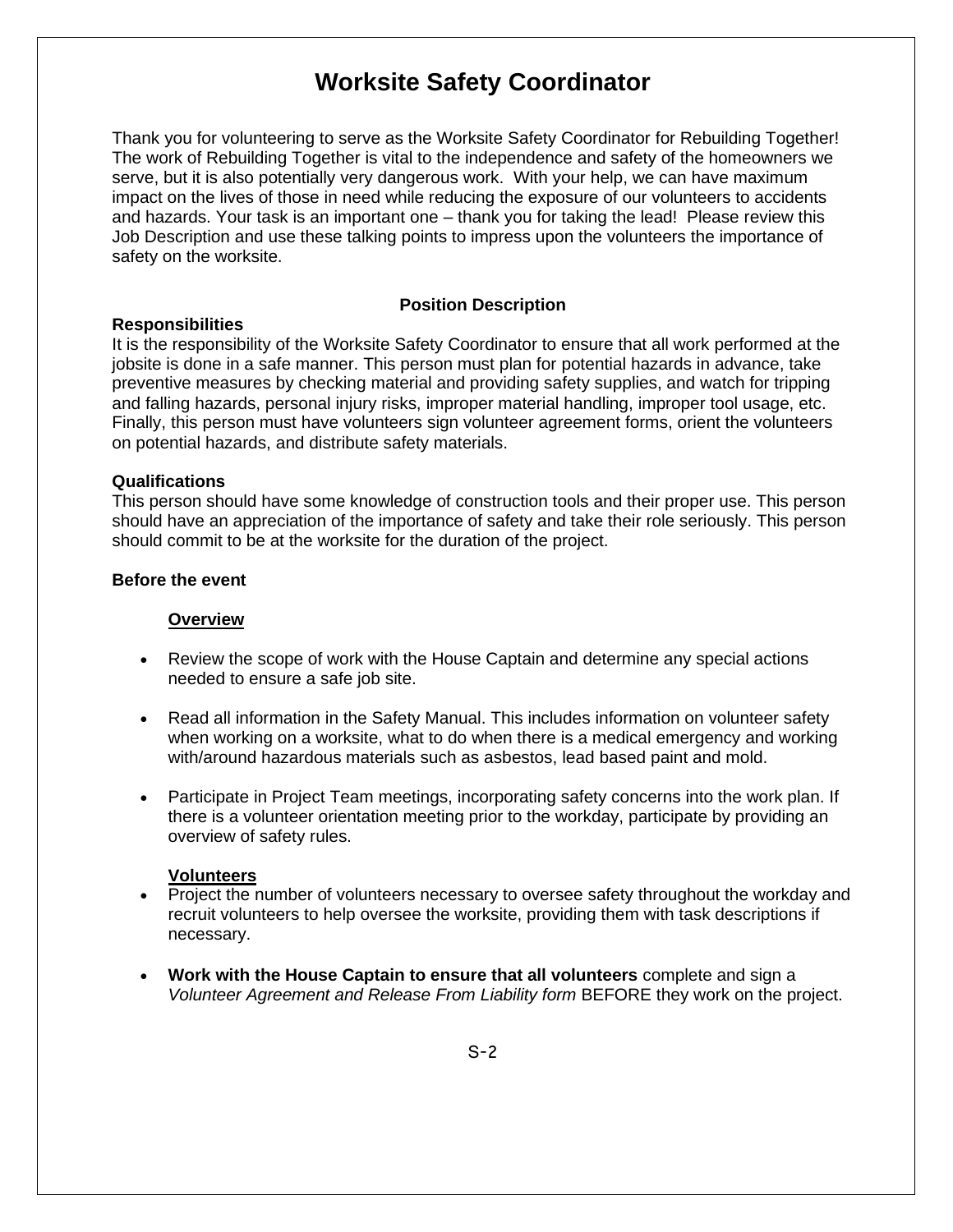- **Important information for volunteers who are minors.** Minors are permitted to work on projects provided that they are 14 years of age and older, their parent/guardian must also sign and provide requested information on two documents (Volunteer Agreement and Release From Liability Minor Form and Medical Treatment Authorization for Participating Minor). **Although parents/guardians are not required to be on the work site, the volunteer team must have a minimum ratio of one adult to five minors and provide adequate supervision**. These forms must be kept at the site during the work day.
- ALL Volunteers and the Homeowner and occupants in the home are required to sign the **2022 COVID-19 Acknowledgement and Release** (Either Adult or Minor Form). See details instructions under RT-AFF's COVID-19 Worksite Safety Protocols.

#### **Homeowner**

- Request that homeowner remove pets from premises for the duration of the work event.
- Encourage the homeowner to hide/remove all valuables from the worksite and store breakables out of harm's way.
- Let the homeowner and volunteers know there should be no alcoholic beverages consumed during the workday.

#### **Worksite**

- Locate the on/off switch for electricity, water, and gas. Tag these items and share this information with all key volunteers.
- Reserve skilled jobs for the appropriate tradesperson particularly when working with electricity and on plumbing. It is Rebuilding Together's policy to only allow certified plumbers to work with gas.
- If you plan to dig CALL MISS UTILITY (1-800-552-7001 or in Virginia 811) so thev can locate and mark their underground facilities in advance to prevent possible damage to underground utility lines, injury, property damage and service outages. (See page S-20)
- If appropriate, have the local power company install "protective sleeves" on power lines prior to Project Day.
- Gather appropriate materials for the worksite, including Personal Protective Equipment (PPE), new extension cords or ladders, labeled containers for hazardous materials, etc.

#### **Workday Efforts: Before the Volunteers Arrive**

• On Supply Pick Up Day we will provide you with a 5x8 index card with the name of the homeowner printed on it, along with the address, and the phone number. We ask that you tack up this card nearby the phone for the day--in case of emergency, anyone can give the information out; if the homeowner doesn't have a phone, post the card in an obvious location.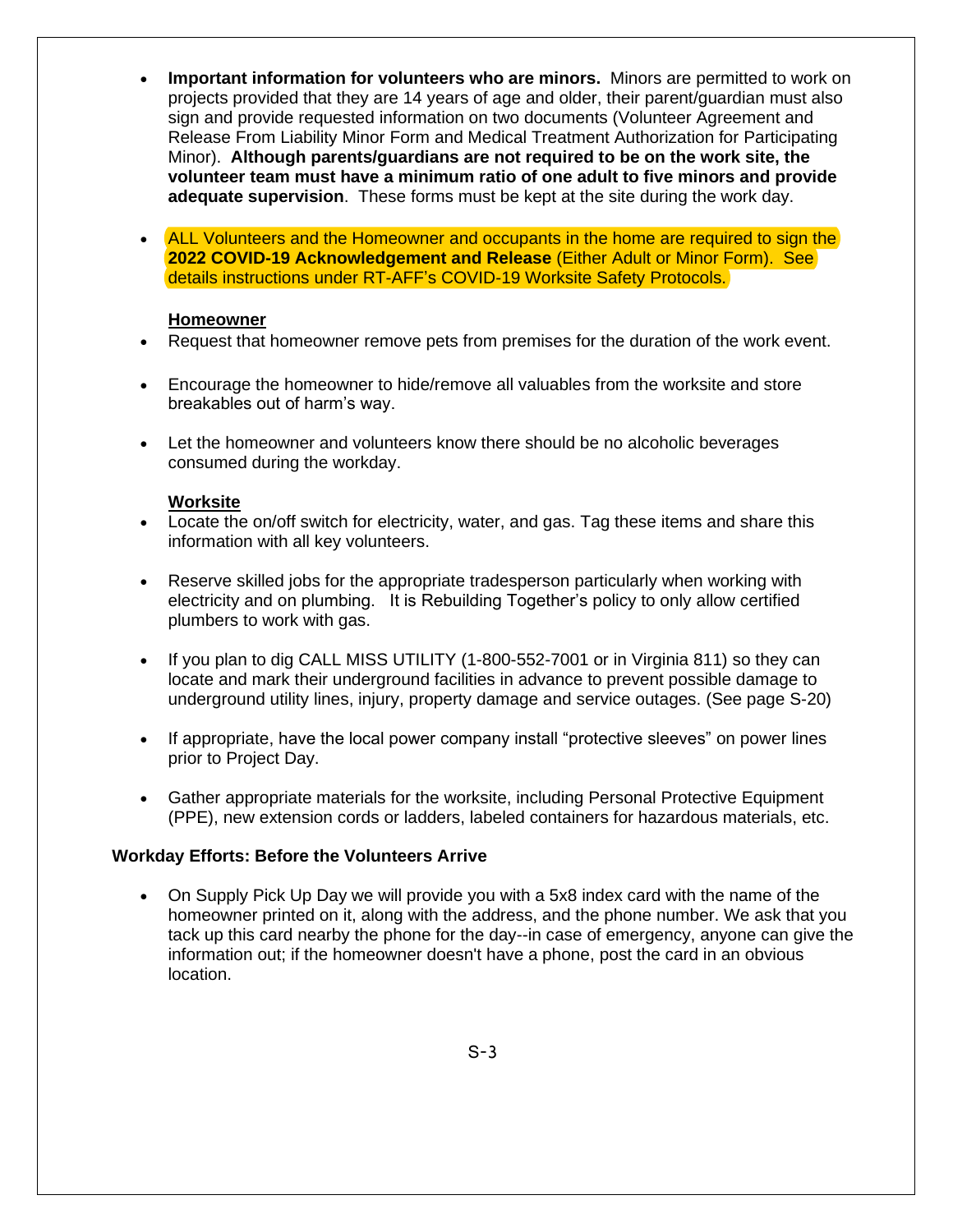- Post safety and lead signs provided by RT-AFF throughout the house. Lead signs will identify those areas that were tested for lead in homes built prior to 1978. If a surface has either tested positive or was not tested, volunteers should not disturb the surface when exceeding the minimum levels (no scraping, sanding etc.). See section on lead for more information.
- Walk through the house and yard, noting and marking tripping hazards, uneven flooring or dangerous items
- Determine whether and what type of fire hazards exist on the work site.
- Have a fire extinguishers on site and make sure everyone knows how to use them.
- Bring a first aid kit to the site, containing at least a cold pack, latex gloves, bandages, gauze, cold pack, saline, adhesive tape, antiseptic and something for stings/bites. Remind volunteers doing yard work about the possibility of insect bites, stings and poison ivy and poison oak in case of allergies. Ask your group if anyone has any health concerns we should be made aware of.

#### **Workday Efforts: Safety Orientation Meeting**

- **Emphasize SAFETY**. Introduce the worksite safety coordinator. Encourage volunteers to do appropriate work for their skill level. Remind volunteers that they are working on a construction site and should take all necessary and reasonable precautions to maintain adequate safety standards.
- Address safety concerns during your opening remarks to volunteers on Project Day. All volunteers should wear a Rebuilding Together T-shirt with name tags on the front and back.
- ALL **adult** volunteers MUST complete and sign a *Volunteer Agreement and Release From Liability ADULT form* BEFORE they work on the home. This is essential. Volunteers are not allowed to work until this form has been completed. Keep completed forms on hand during the work day for reference and submit to RT-AFF after the project is completed.
- **MINORS** are permitted to work on projects provided that they are 14 years of age and older. Their parent/guardian must sign and provide information requested on two documents (Volunteer's Agreement and Release from Liability MINOR form and Medical Treatment Authorization for Participating Minor). Keep these forms with you during the work day in case you need to refer to them. Parents and minors should also be provided with the Volunteer Safety Check List. Although parents/guardians are not required to be on the work site, the volunteer team must have a minimum ratio of one adult to five minors and provide adequate supervision**.**
- Instruct volunteers to store valuables in their cars or other secure locations.
- Confirm persons with cell phones onsite in case of emergency.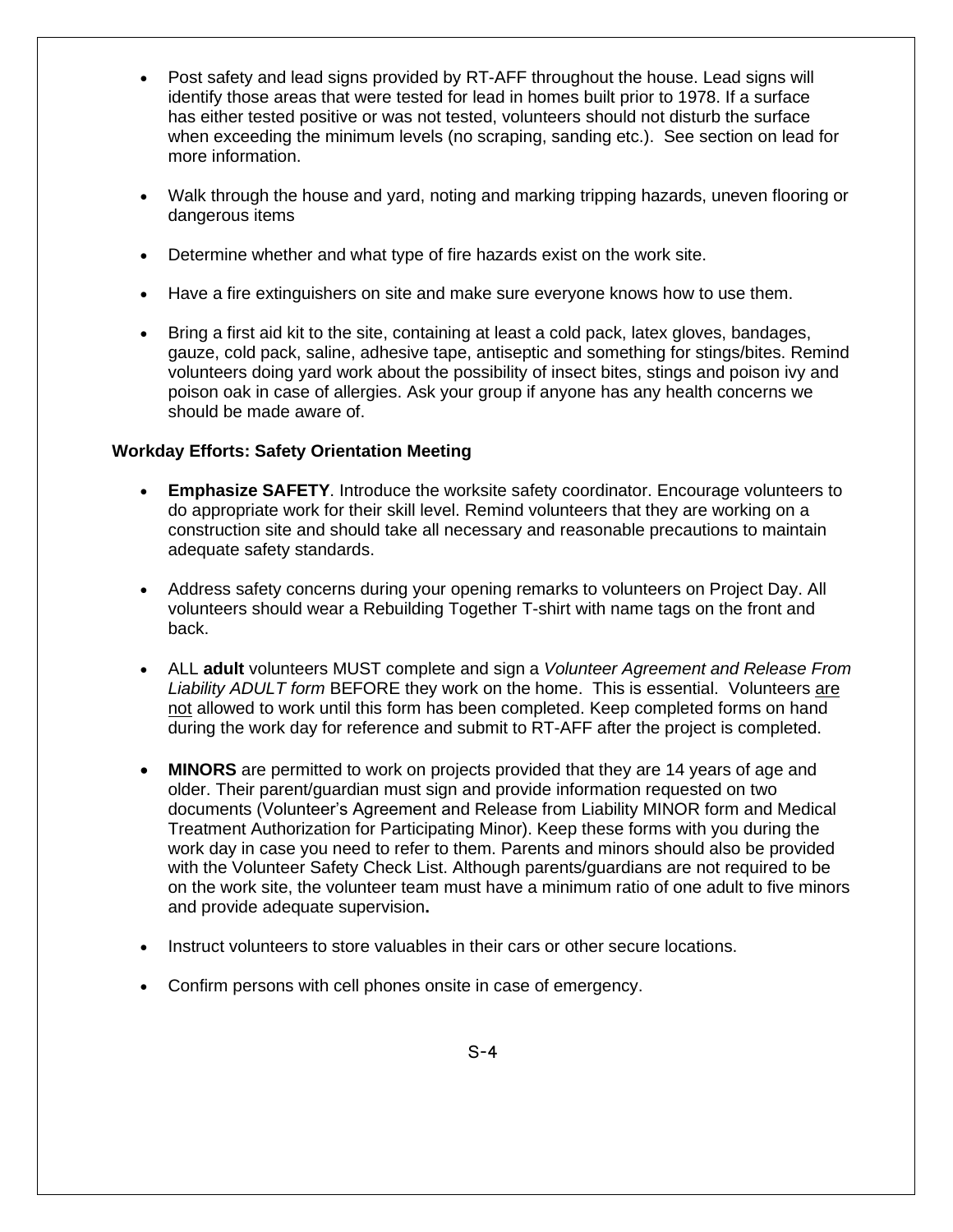- Discuss procedures to deal with accidents/injuries, including Universal Precautions. Volunteers should report any injury immediately to the Safety Coordinator and House Captain.
- Point out lead based paint signs throughout the worksite. Volunteers should not disturb any painted surfaces that exceed the minimum areas, in homes built prior to 1978 that have either been identified as containing lead or not tested.
- **The three most common injuries suffered by volunteers are:**
- 1. Personal Injury: cuts and scrapes to hands and feet, lifting heavy objects, and improperly using tools and equipment.
	- Encourage volunteers to use Personal Protective Equipment: safety glasses, work gloves, ear plugs and dust masks and to avoid wearing loose fitting clothes that can get on ladders and pulled into blades.
	- Let volunteers know that only professionals and those trained in their proper use should use power tools.
	- Remind volunteers that most power tool accidents happen after the material has been cut and the tool is in "wind down."
- 2. Slips and Falls: falls from roofs and ladders, tripping over construction debris or because of uneven surfaces, falling down steps.
	- Avoid clutter in the work area. Move unused buckets, wet rags, paint brushes, tools and other items safely away and wipe up spills immediately.
	- Inspect each ladder before using it to make sure it is clean and undamaged. Use proper techniques when setting up the ladders. Make certain all ladders are held and secure at the bottom. Before the ladder holder leaves, come down! Don't overreach or use ladders that are too long or too short for the job. Always keep two feet on the rung. (refer to the Volunteer Safety Checklist for further instruction).
- 3. Improper Material Handling: Injuries to volunteers while handling and moving building supplies and materials (watch out for one another), damage to property or others during demolition, painting, etc.
	- Remind everyone of proper lifting techniques. Lift and carry materials slowly and carefully! Get help if needed! "1-2-3 lift; 1-2-3 go." Bend at the knees, grab an object securely, hold it close to the body.
	- Use caution around electricity and plumbing. Don't work on appliances, lights, etc. with the power, water or gas on! Turn off the main power supply and label the electrical box so it won't be turned on accidentally. Volunteers should not work on gas appliances. This is reserved for licensed professionals only.
	- Remind volunteers to watch out for overhead power lines.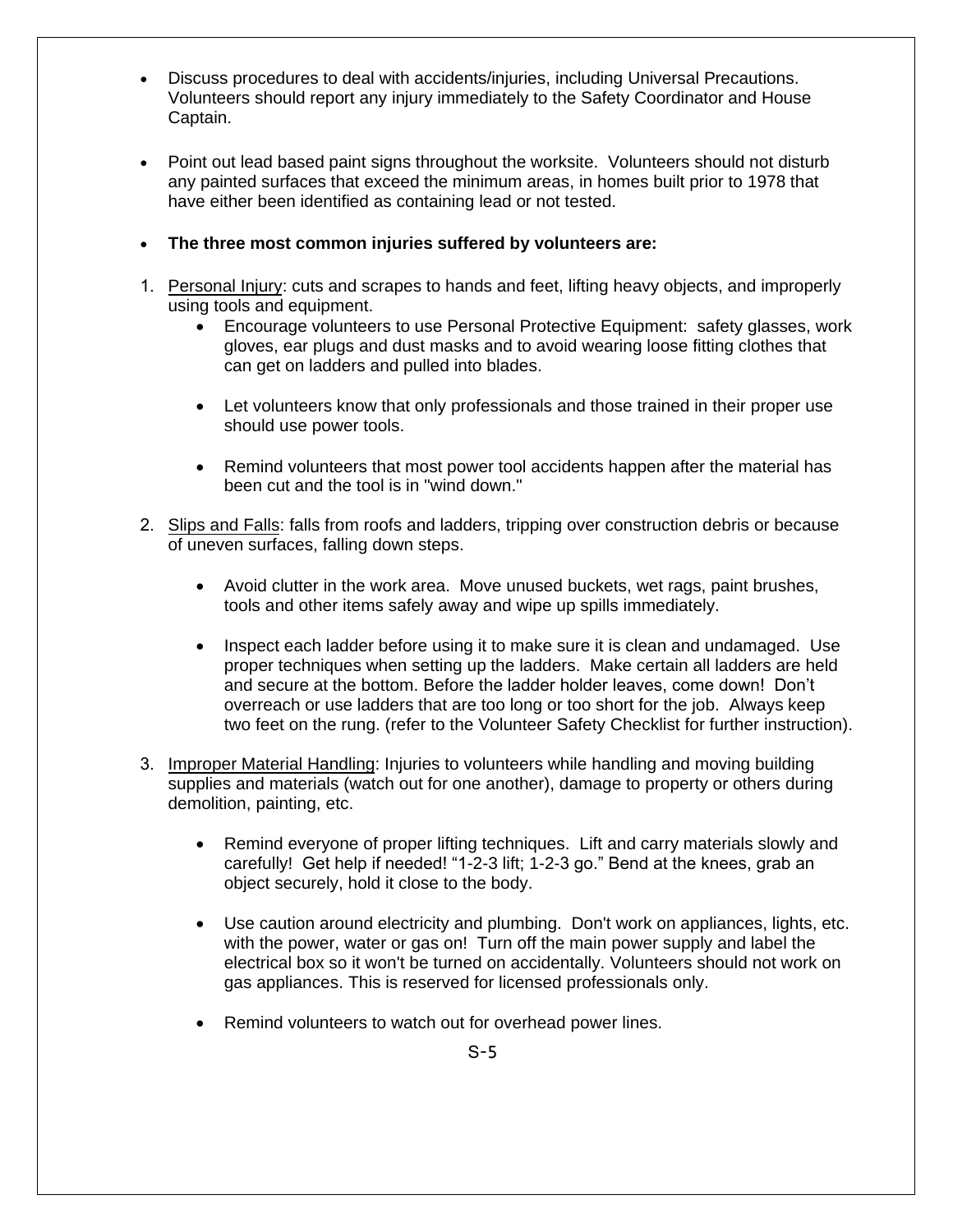- If hazardous materials are needed on the worksite, make volunteers aware of what they are, and what to do in the event of a mishap.
- Volunteers should not disturb coated painted surfaces that have either been tested positive for lead based paint or areas that have not been tested that exceed the minimum limits outlined on page S-20. The only exception to the rule is: A Certified Lead Based Paint Abatement Supervisor can train volunteers and must remain at the worksite in Arlington. A Certified Lead Based Paint Renovator can train volunteers and must remain at the worksite in all other jurisdictions.

#### **Workday Efforts: Throughout the Day**

- Most accidents happen after lunch. Think about safety all day long.
- Work with the Clean Up Coordinator to address many of the following housekeeping issues
	- $\circ$  Encourage volunteers to keep the job site neat, cords and hoses out of the way, sawdust swept away and debris cleaned up.
	- o Spilled paint or liquids should be taken care of immediately.
- Make sure tools are used properly. The most dangerous tool is the screwdriver because it is used incorrectly so often.
- Be mindful of extension cords and ladders be sure they are removed from walkways whenever possible and unplugged/dismantled immediately after use.
- Do not allow anyone to use power tools they do not know how to operate.
- Make sure you are aware of the proper disposal methods for any hazardous wastes and educate volunteers if special steps are needed.
- Don't expose the house interior or homeowner's belongings to inclement weather.

#### **After the event**

- Review and evaluate safety efforts. Provide suggestions and comments to Rebuilding Together.
- Notify Rebuilding Together of any accidents.

#### **SAFETY IS OUR #1 PRIORITY**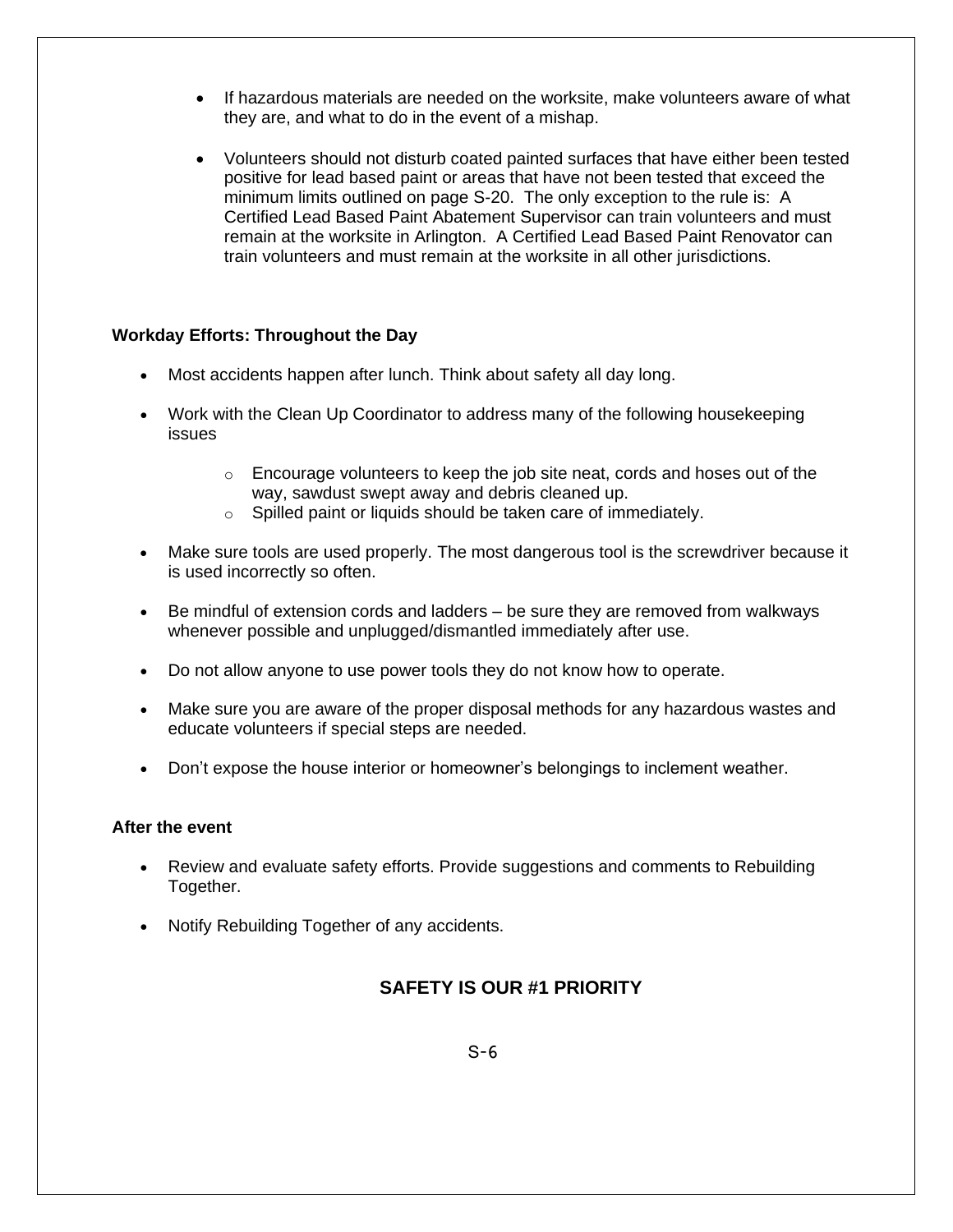

# **RT-AFF's COVID-19 Worksite Safety Protocols**

**Every RT-AFF project has a Safety Supervisor. For some small projects, the Team Leader may serve as Safety Supervisor. The Safety Supervisor is a dedicated position for projects with 10 or more volunteers. The Safety Supervisor is responsible for ensuring the safety of volunteers, occupants, and staff at all RT-AFF projects. The Safety Supervisor has authority to send home any volunteer or close down the project if he or she deems the occupants' or volunteers' health to be at risk.** 

#### **The Safety Supervisor will:**

- 1. Call the homeowner the day before repairs to check whether any occupant has been ill, had an elevated temperature, or been exposed to someone with COVID-19 within the past two weeks.
- 2. Ensure the homeowner and any other occupants sign the COVID-19 Acknowledgement/Release.
- 3. Remind occupants to remain at least six feet away from volunteers as much as possible, and stay in another room well away from repairs to the extent possible.
- 4. Remind occupants to wear a mask whenever RT-AFF staff, volunteers, or contractors are inside.
- 5. Designate a bathroom for volunteers to use, if appropriate, in consultation with the homeowner.
- 6. Have each volunteer sign the RT-AFF Volunteer Attendance Log.
- 7. Post RT-AFF's Worksite Safety Protocols in plain view at the work site.
- 8. Ensure volunteers understand all safety protocols. Brief any single new volunteer individually and convene a formal safety meeting if there are two or more new volunteers or a team of ten or more volunteers.
- 9. Have Personal Protective Equipment (PPE) specified by RT-AFF on site for all volunteers, including extra masks. Secure replacement PPE items from RT-AFF staff as needed.
- 10. Establish a hand-washing station, either in the designated bathroom or from a hose bibb.
- 11. Monitor volunteers' adherence to these Protocols and send home any volunteer or close down the project if the Safety Supervisor deems occupants' or volunteers' health to be at risk.
- 12. At the end of the project, ensure that all trash is disposed of safely.
- 13. Report any problems encountered or safety concerns to RT-AFF staff.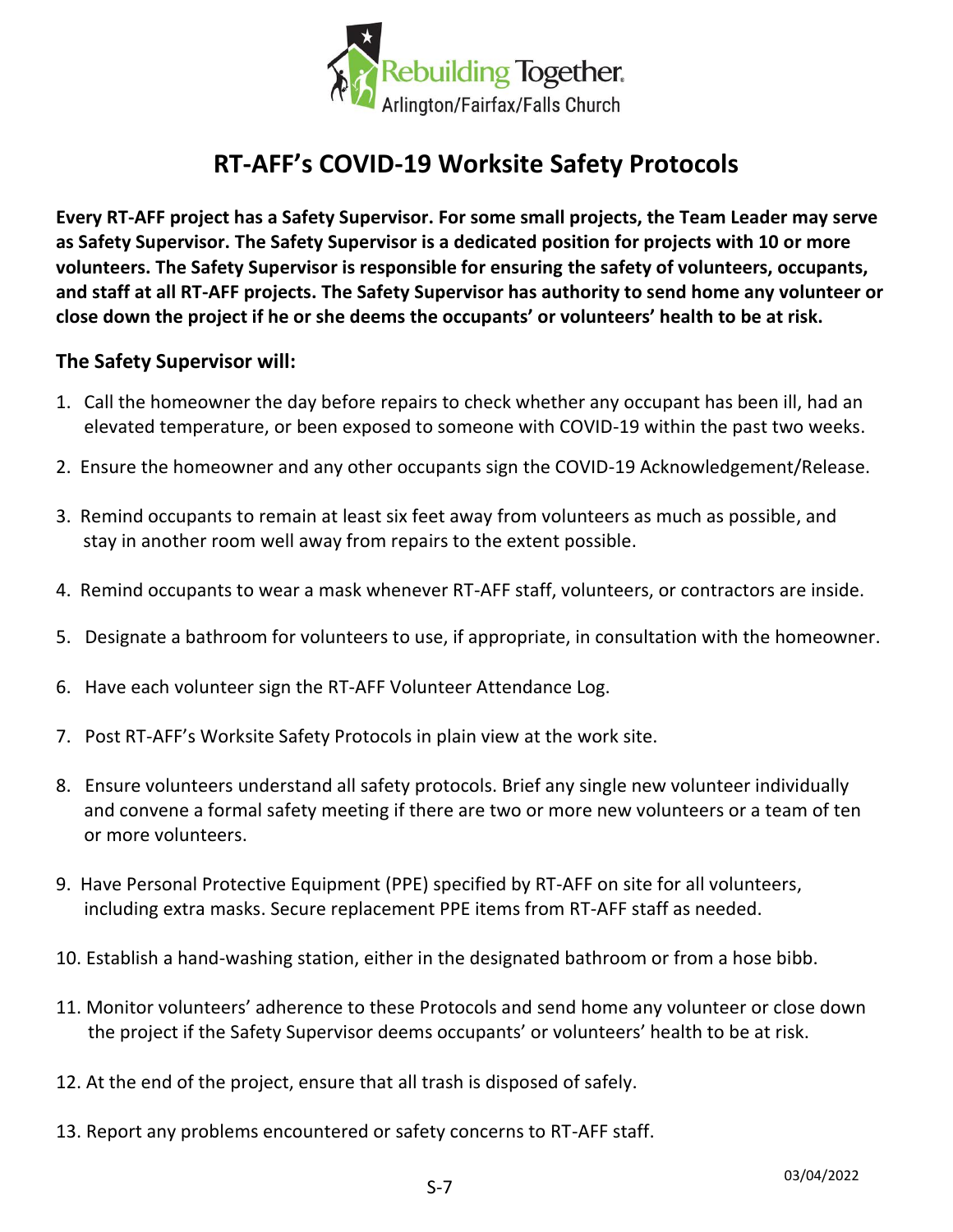#### **The Homeowner will:**

- 1. Sign RT-AFF's Homeowner Agreement and Release and the COVID-19 Acknowledgment and Release. Other occupants will also sign the COVID-19 Acknowledgment and Release.
- 2. Inform the Safety Supervisor if, within the past two weeks, any occupant has been ill, tested positive, been in contact with someone that tested positive for COVID-19, or has had an elevated temperature, or any symptoms of COVID-19, such as: coughing, shortness of breath, chills, aches.
- 3. Identify, in consultation with the Safety Supervisor, a bathroom for volunteers to use.
- 4. Remain at least six feet away from RT-AFF volunteers and stay in another room, if possible.
- 5. Wear a mask when RT-AFF staff, volunteers, or contractors are inside the home.

#### **Every Volunteer will:**

- 1. Have completed RT-AFF's online training for volunteers, and signed RT-AFF's 2022 Volunteer's Agreement and Release from Liability and COVID-19 Acknowledgment and Release.
- 2. Not participate in RT-AFF projects if, within the past two weeks, he or she has been ill, tested positive or been in contact with someone that tested positive for COVID-19, has an elevated temperature or any symptoms of COVID-19.
- 3. Label your water bottle, either one you bring from home or one provided by your team leader.
- 4. Check-in with the Safety Supervisor, sign the Attendance Log, and participate in any safety kick-off meeting or individual safety briefing.
- 5. Use the bathroom and hand-washing station designated by the Safety Supervisor.
- 6. Remain at least six feet away from the homeowner and other occupants and avoid touching their belongings as much as possible.
- 7. Maintain distance from other volunteers as much as possible when making repairs except when specific repairs demand close collaboration.
- 8. Wear a mask whenever you are working inside the home.
- 9. Bring your own tools if you have them and use your own tools as much as possible.
- 10.Dispose of all trash safely, either offsite or in the homeowner's outside bin if there's room.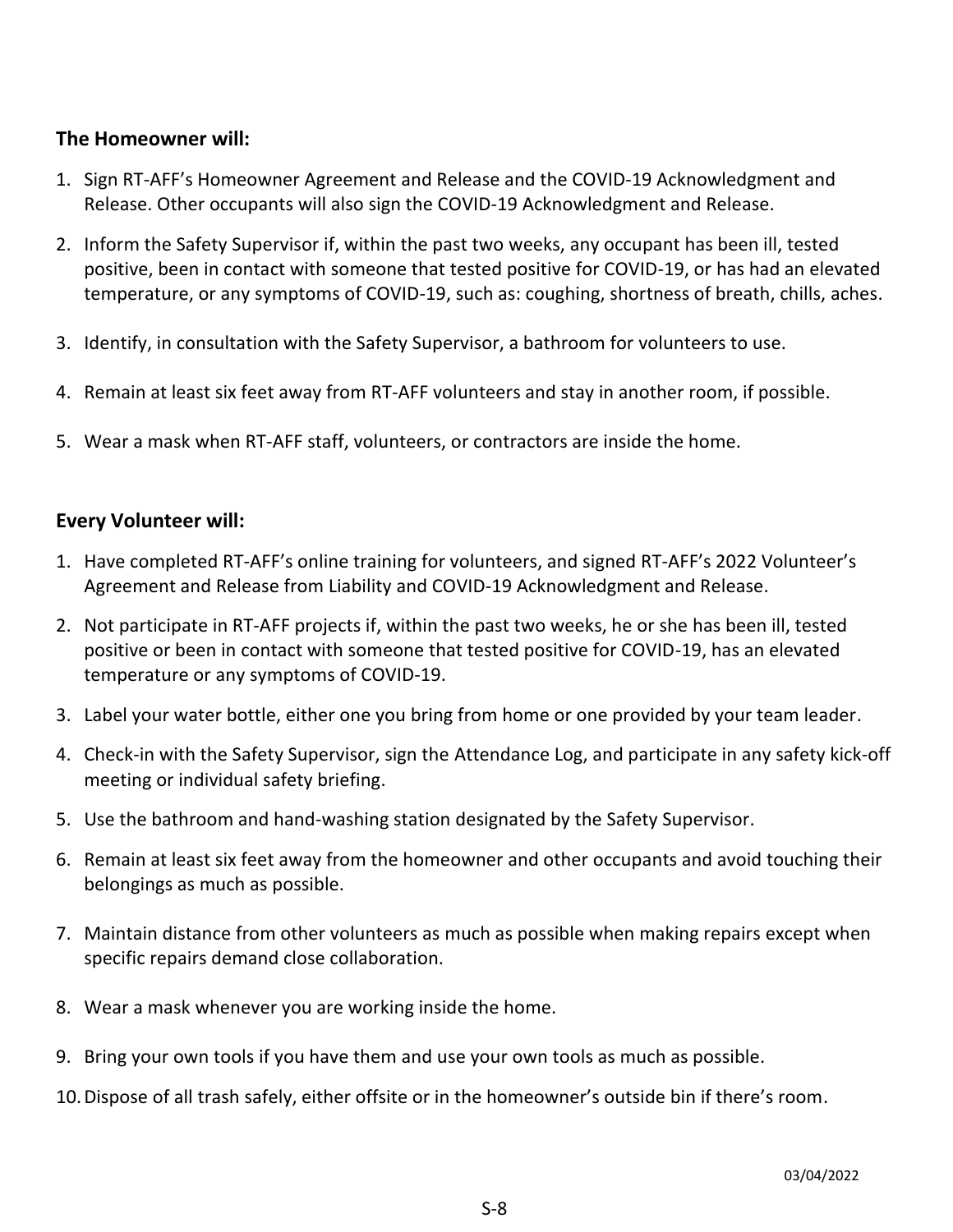# **Volunteer Safety Checklist**

#### **Volunteer Waivers**

- Make sure you read and understand the 2022 Volunteer Agreement and Release from Liability and the COVID-19 Acknowledgment and Release. Any questions should be directed to the House Captain or Safety Coordinator.
- $\Box$  Should an accident take place on the worksite, notify the House Captain/Safety Coordinator immediately.

#### **Jobsite Security**

- □ Store valuables in your car or other secure location.
- $\Box$  Familiarize yourself with the worksite leadership and report any strange activities or individuals to the appropriate person immediately.
- $\Box$  Return tools/materials to designated location.
- $\Box$  Label your personal items, including tools, gloves, anything you would like returned to you at the end of the day.

#### **General Housekeeping**

- $\Box$  It is everyone's responsibility to pick up trash, debris and materials.
- $\Box$  Clean all spills appropriately immediately after they occur to avoid slips.
- $\Box$  Vacuum/sweep work area when finished with project to gather stray materials and debris.
- $\Box$  If an item is broken or damaged beyond repair, consult with house captain/homeowner and discard when possible to avoid future hazards.

#### **Slips & Falls**

- $\Box$  Inspect walking/working surfaces to make sure they are as clean and dry as possible.
- $\Box$  Announce locations or post signs in wet, icy, greasy or otherwise slippery areas.
- $\Box$  Clean up work materials when finished to avoid creating tripping hazards.
- $\Box$  Unplug extension cords and/or keep a clear pathway through a work area at all times.
- $\Box$  Inspect ladders and step stools to ensure that they are in good working order.
- □ Do not compromise your safety while on a roof or other high area by reaching, leaning, or otherwise being without sure footing.

#### **Ladder Safety**

- $\Box$  Inspect each ladder before you use it to make sure it is clean and undamaged.
- $\Box$  Set up a ladder on dry, stable ground.
- $\Box$  Position so that the feet of the ladder are approximately one foot from the base of the building for every four feet of the building's height.
- $\Box$  If there's any chance the ladder's feet will slip, dig a small trench for the feet or secure them another way.
- $\Box$  Extend the top of the ladder three feet above the top of the roof, or whatever surface you have it leaning against.
- $\Box$  Tie off the ladder to prevent it from slipping.
- $\Box$  Face the ladder when you are climbing and keep both hands on the ladder.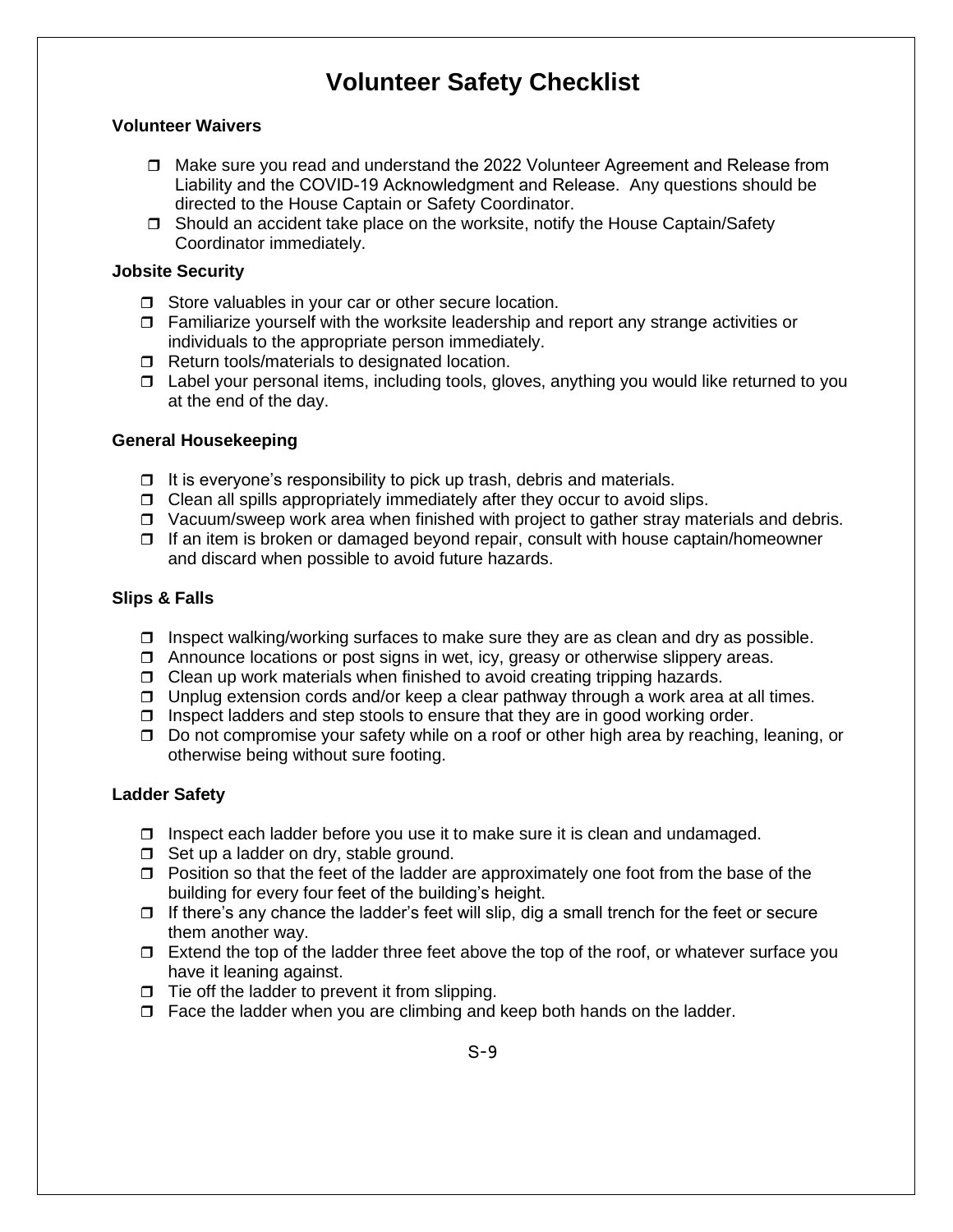- $\Box$  Do not stretch or reach while on the ladder come down and move the ladder to the desired location.
- $\Box$  Have someone hold the base of the ladder for you as you descend. If someone else is descending without support, assist them.

#### **Material Handling**

- $\Box$  Remember proper lifting techniques (bend at the knees, grab an object securely, hold it close to the body).
- □ Be cognizant of your health and ability to handle heavy objects/labor intensive or strenuous tasks – do not take on more than you are physically able to handle.
- $\Box$  When transporting heavy/awkward objects, confirm that your pathway is clear of debris and safe to walk on.
- $\Box$  Keep an eye on both ends of long objects like wood beams, ladders, and railings do not back up with object in hand without checking for obstacles such as windows, breakables, ladders, or people.
- $\Box$  Avoid throwing items into dumpsters/onto ground, as many items can shatter.
- $\Box$  Handle trash carefully to avoid lacerations from glass or contact with other unsafe items within the bag.
- $\Box$  Wear gloves! They can help avoid splinters, help provide traction, and protect against cuts.

#### **Personal Protective Equipment (PPE)**

- Review PPE needs for each task.
- $\Box$  For any job that requires specific types of PPE, make sure you receive the proper materials and any necessary instruction on how to use the equipment.
- □ Replace your PPE if its effectiveness is compromised.
- $\Box$  Be sure to discard your PPE appropriately, remembering that any hazardous material you might have encountered could also be on the equipment.

#### **Hazardous Materials**

- $\Box$  Be aware of materials you are working with  $-$  if they are hazardous, be sure to receive instruction on what to do in the event of a mishap.
- $\Box$  Keep materials in proper containers and make sure that the materials are labeled.
- □ Wear gloves, masks or other PPE as appropriate.
- $\Box$  Confirm appropriate manner for discarding material many materials require special disposal and should not be flushed down sinks, poured into the ground, or thrown in the trash.
- $\Box$  Thoroughly wash hands and work area after handling hazardous materials, even if you are using PPE. There is still the danger of transporting the material to your eyes, mouth, or someone else unless everything is cleaned.
- $\Box$  Do not disturb

#### **Electrical Safety**

- $\Box$  Inspect tools to make sure they have guards, grounding prongs, and are undamaged.
- $\Box$  Do not use power tools that you do not know how to operate.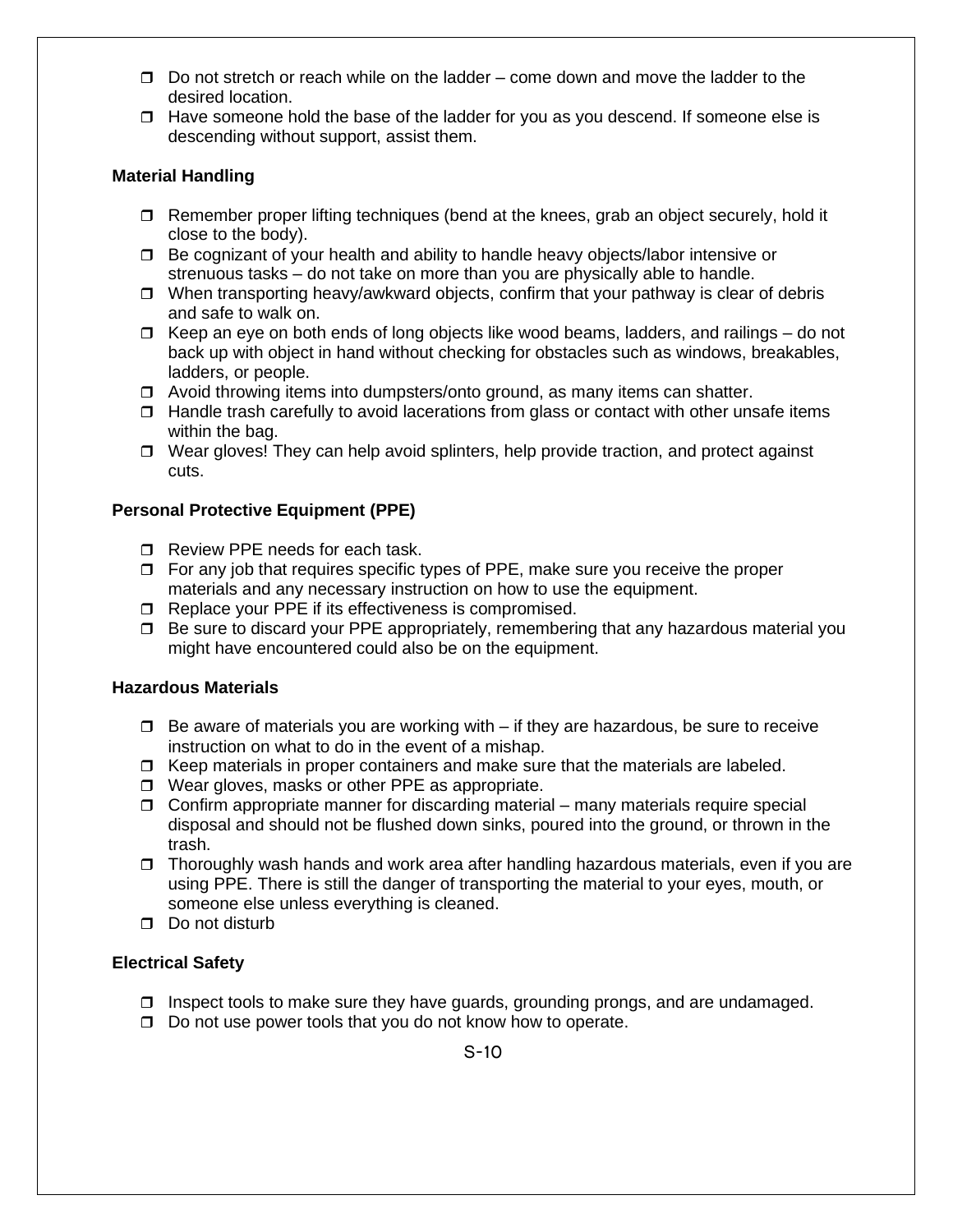- $\Box$  Inspect extension cords to make sure they are undamaged and are three-pronged.
- $\Box$  Make sure the power is turned off before working on lighting or other wiring projects.
- $\Box$  Watch for overhead power lines when working outside.

#### **Power Tool Safety**

- $\Box$  Receive instruction prior to using a tool you do not know how to operate.
- $\Box$  Confirm that cord does not pose a tripping or electrical hazard.
- □ Stay focused on task at hand do not become distracted.
- $\Box$  Be aware of environmental hazards (do not shoot nails in wood when there are volunteers behind wood beam, check walls for wiring/plumbing before contact, do not operate anything electrical in the rain, etc.)
- $\Box$  Avoid wearing loose fitting clothes that could get caught in the tool.
- $\Box$  Most accidents occur after the tool has been used and is in "wind-down" mode continue to use caution around the tool during this period.
- $\Box$  Do not use cords to hoist or lower tools.
- $\Box$  Make sure the tool is in the OFF position before plugging in the cord, passing to another worker, or setting the tool on the ground.

#### **Fire Prevention**

- $\Box$  Do not smoke on a work site.
- $\Box$  Be aware of the nearest fire extinguishers on site and ask for training if you don't know how to use one.
- □ When using gas-powered equipment, let engines or motors cool before refueling.
- $\Box$  Turn off the electricity and gas before starting any major construction projects.

#### **Water Damage Prevention**

- $\Box$  Do not attempt a plumbing job if you are not experienced.
- $\Box$  Do not expose a building's interior or homeowner's belongings to inclement weather.
- $\Box$  Clean up spills immediately after they occur.
- $\Box$  Turn off water before working on any plumbing job.
- □ Locate water pipes before beginning major construction (doorway widening, replacing dry wall, installing fixtures or grab bars, replacing appliances, etc.)

#### **Environmental Awareness**

- $\Box$  Be aware of the condition of the floor, steps, or other materials you are putting weight on.
- $\Box$  Be cognizant of traffic or other neighborhood hazards.
- $\Box$  Do not bring children or pets onto a worksite.
- $\Box$  When outside, check for plants such as poison ivy/oak, thorns, or other items that might cause an allergic reaction (bees, pollens, etc.)
- $\Box$  Watch for tripping hazards both inside and out, including pipes, loose bricks, roots, extension cords, hoses, throw rugs, and uneven ground.
- $\Box$  Confirm that your task does not affect the property/grounds of a neighbor.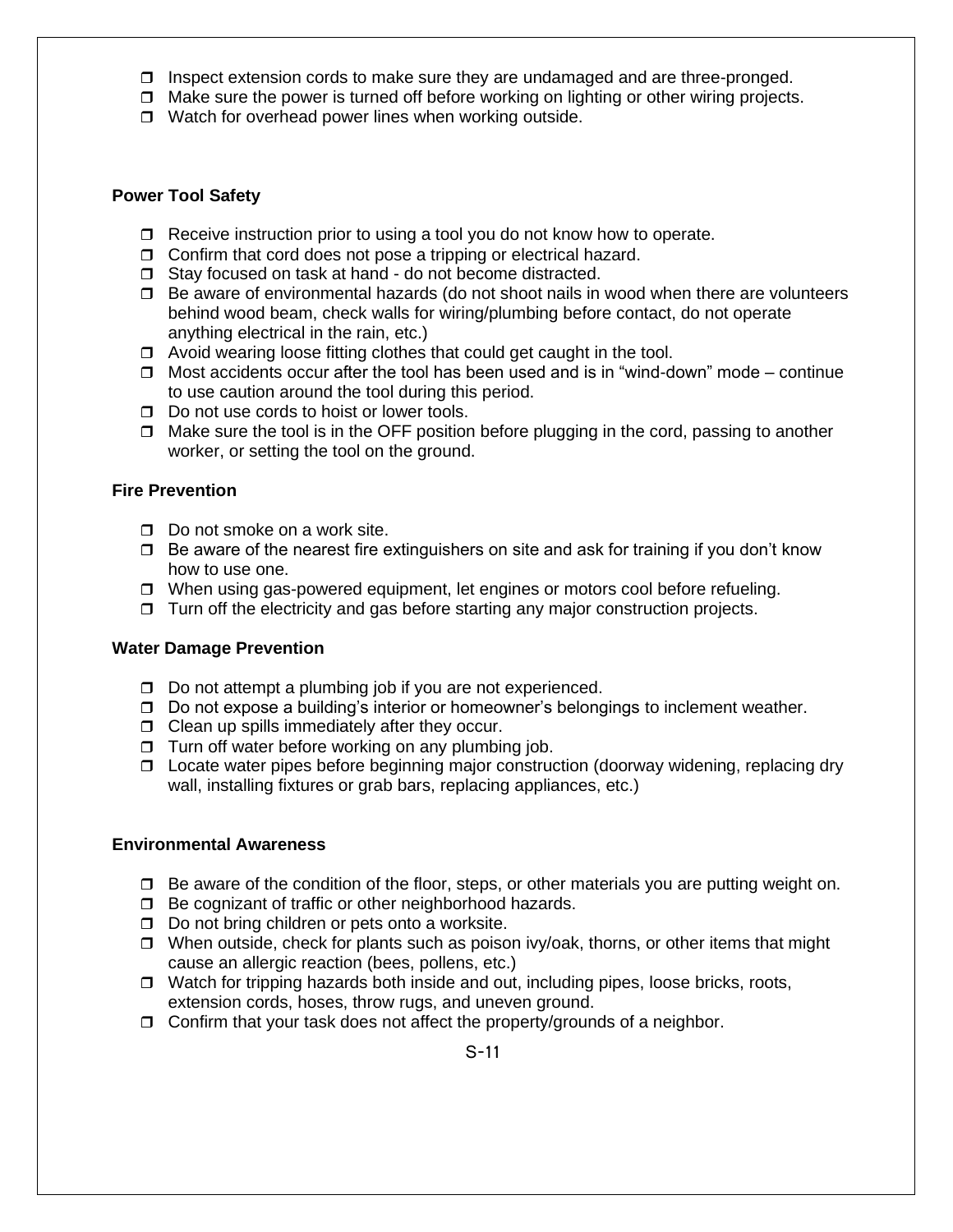- $\Box$  Use caution when entering/leaving work area in a motor vehicle check for other cars and people, as well as tools, lumber, or other worksite material that might be in the way.
- $\Box$  When removing tree limbs or beams overhead, be sure to check what is below and could be damaged by falling materials.
- Many accidents happen while someone is angry or distracted. Stay cool and focus on the job at hand. If you think someone might not be in the right mindset to handle their assigned task, take action – offer to take over or talk with the house captain.
- $\Box$  Throughout the project site post signs provided by RT indicating the results of lead based paint testing.
- $\Box$  When scraping or removing paint, confirm that the paint is lead-free. If not, determine whether it is safe to continue the project. Ask for safety guidelines from House Captain.
- $\Box$  Check out your shoes are they appropriate for the work you've been assigned? Consider the sole thickness and tread before entering job site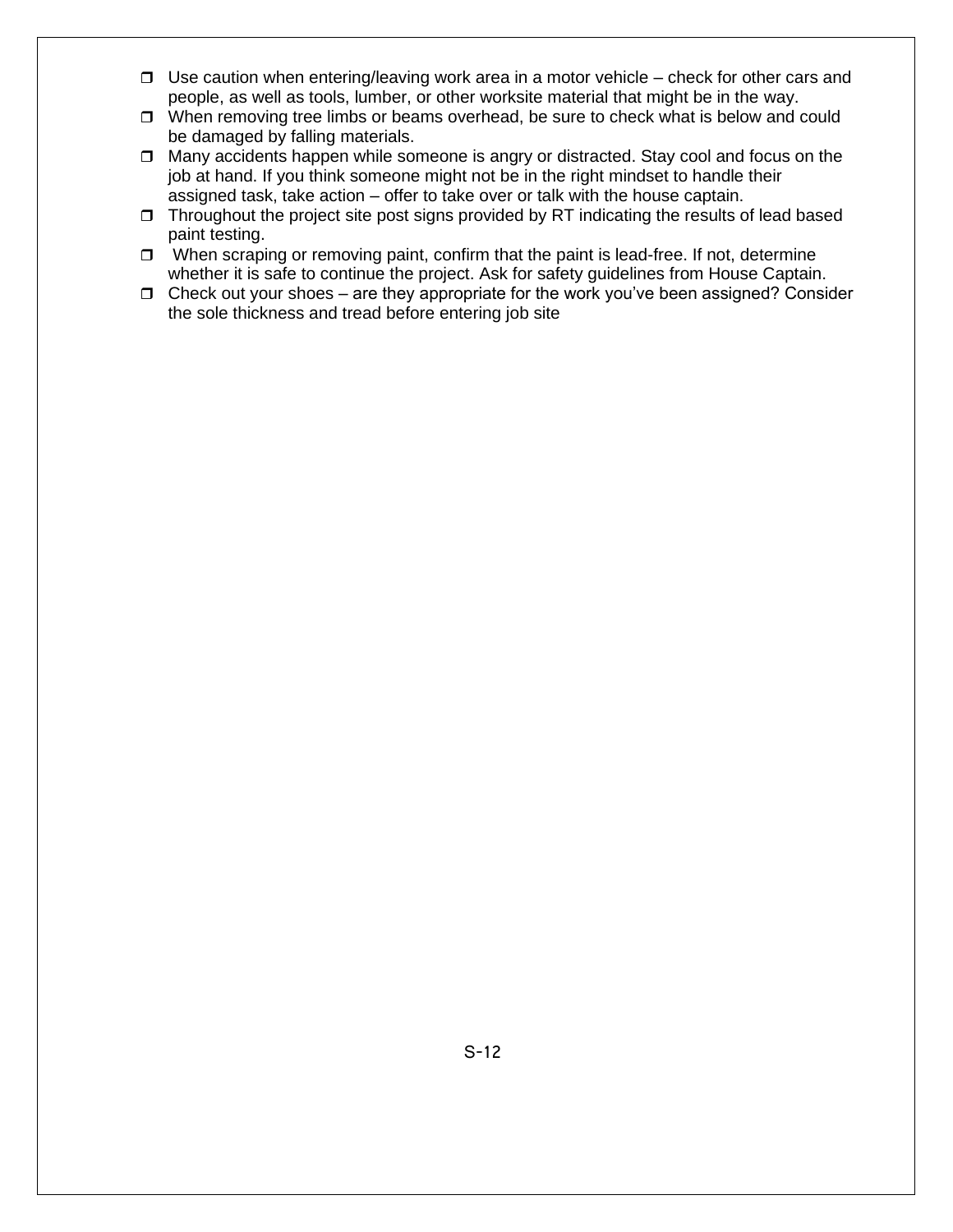#### **What To Do In An Emergency!**

- If an accident or injury does occur, your first concern is for the injured person.
- Always use **Universal Precautions**, which are procedures to minimize exposure to infectious agents in human body fluids.
- Aid the person and ensure that he/she obtains the necessary treatment. Have the person you have identified within your group with first-aid or medical knowledge assist the injured individual.
- Refer to the list of Hospitals and Medical Facilities on the following pages. If it is an emergency, call 911 immediately. If it is not an emergency, make sure a reliable volunteer takes the injured person to get medical assistance.
- Remember if the injured person is a minor and his/her parent or guardian is not present, you must bring the *Volunteer Agreement forms and Medical Treatment Authorization form* for the minor to receive treatment. Contact the minor's parent/quardian immediately.
- The house captain or a co-captain should be a key person in handling everything relating to an accident.
- The house captain or a co-captain should call Rebuilding Together staff to report any problems or accidents as soon as possible. Report any injuries immediately to Rebuilding Together staff or your Area Coordinator. After the accident has been appropriately handled, an Incident *Report form* must be filled out and Rebuilding Together must be notified within 24 hours. (Forms and Handout Section).
- Identify witnesses and write down their names and phone numbers.
- House captains should write down their own recollection of the incident and encourage others to do the same.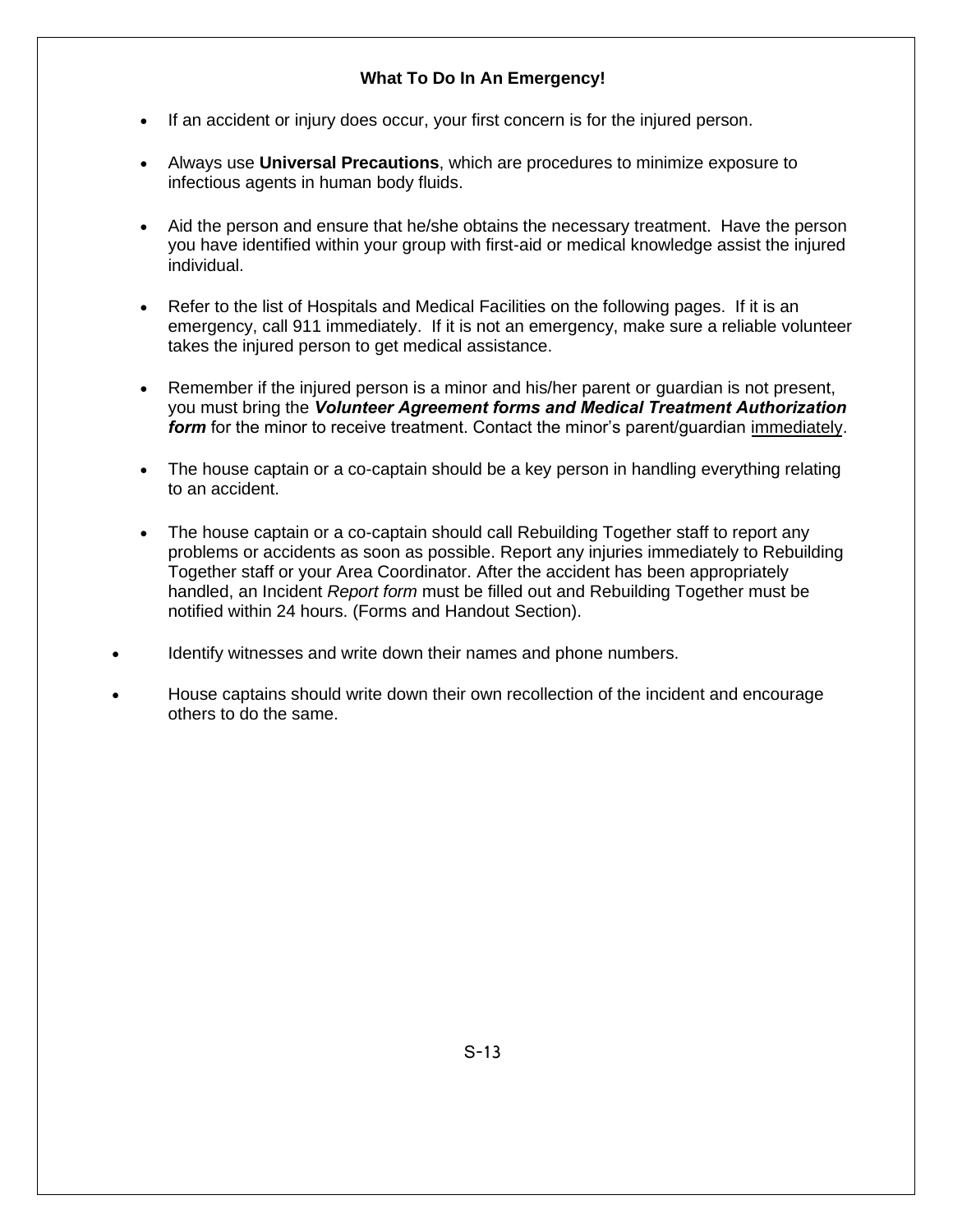#### **UNIVERSAL PRECAUTIONS**

Remind volunteers that, in case of an accident to a volunteer or homeowner, they should follow **Universal Precautions** to minimize exposure to infectious agents in human body fluids, including bacteria, viruses and fungus. Body fluids include blood, urine, feces, saliva and vomit. You should always assume all body fluids are infectious. When giving first aid or handling body fluids protect your hands by wearing latex or nitrile disposable gloves and wash your hands afterwards. When there is a risk of splash, protect your face with safety glasses, goggles, or a face shield and a face mask.

**If exposed to body fluids,** then remove gloves and wash hands and affected body area immediately with soap and water. Use a towel to turn the spigot handle. Use antiseptic towelettes or the new liquid disinfectants as a temporary measure. Flush eyes, nose and mucous membranes with water for 15 minutes. Seek medical attention as a follow up. Report the exposure to the house captain and to Rebuilding Together staff.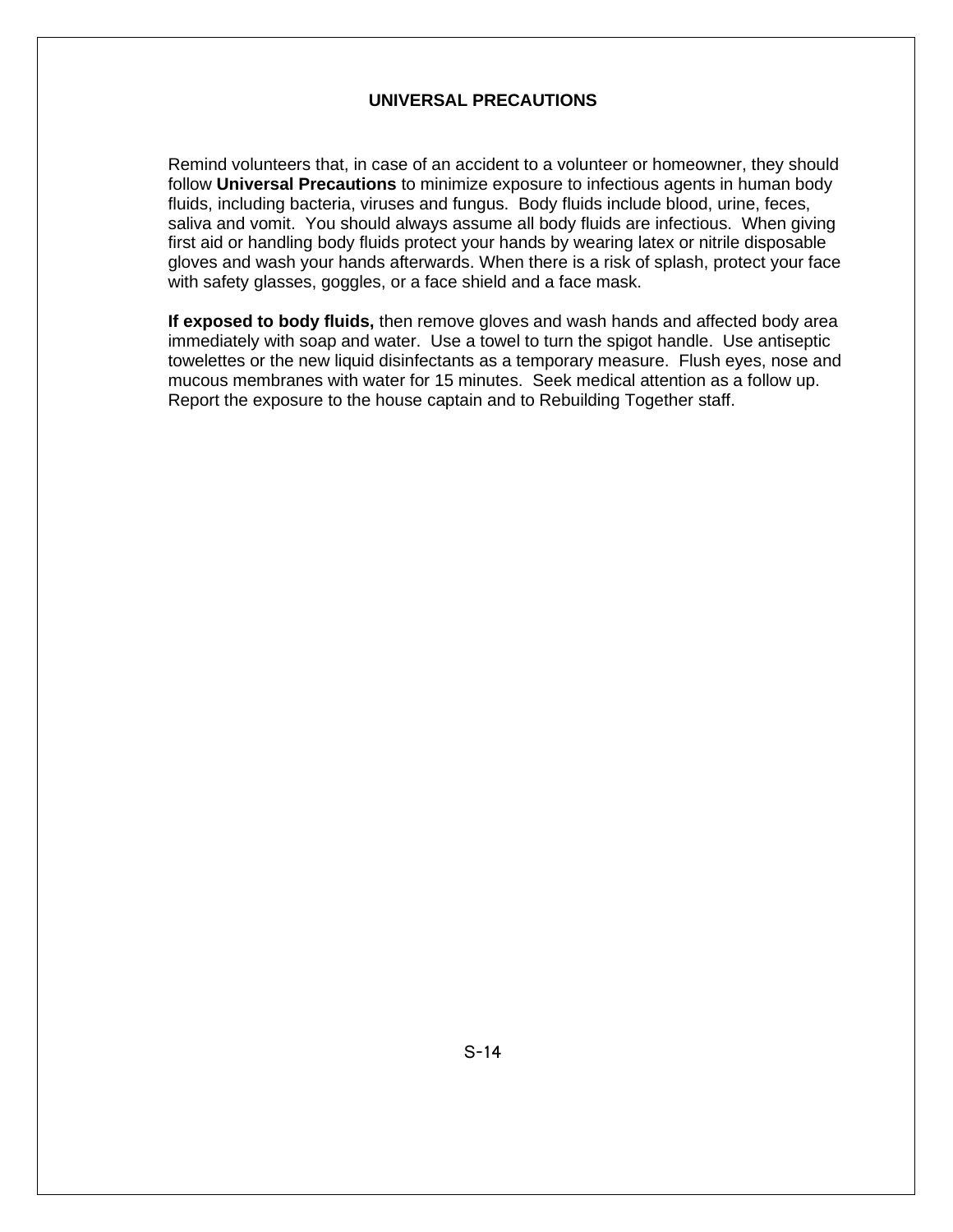### **EMERGENCY TELEPHONE NUMBERS 911 - Emergency (Police, Fire, Ambulance, Rescue)**

**Prior to the workday, determine the closest hospital, emergency room and urgent medical care center. This list is not comprehensive**.

#### **HOSPITALS**

# **Alexandria- Inova Hospital** 4320 Seminary Road (703) 504-3000 (main line)

# **Arlington - Virginia Hospital Center**  1701 N. George Mason Drive (703) 558-5000 (main line)

# **Fairfax – Inova Hospital**

**Fair Oaks - Inova Hospital** 3600 Joseph Siewick Drive (703) 391-3600 (main line) Fairfax, VA 22033

**Loudoun - Inova Hospital** 44045 Riverside Parkway (**703) 858-6000 (main line)**

#### **Mt. Vernon - Inova Hospital** 2501 Parker's Lane (703) 664-7000 (main line) Alexandria, VA 22306

**Reston Hospital Center** 1850 Town Center Parkway (703) 689-9000 (main line)

# Alexandria, VA 22304 (703) 504-3066 (emergency room)

Arlington, VA 22205 (703) 558-6167 (emergency room)

3300 Gallows Road (703) 776-4001 (main line) Falls Church, VA 22042 (703) 776-3111 (Emergency/Trauma)

Leesburg, VA 20176 (703) 858-6040 (adult emergency)

(703) 858-6048 (pediatric emergency)

Reston, VA 20190 (703) 689-9037 (emergency room)

#### **EMERGENCY CARE CENTERS** (open 24 hours a day)

**Fairfax - Inova Emergency Care** (703) 877-8200 (main line) 4315 Chain Bridge Road City of Fairfax 22030

S-15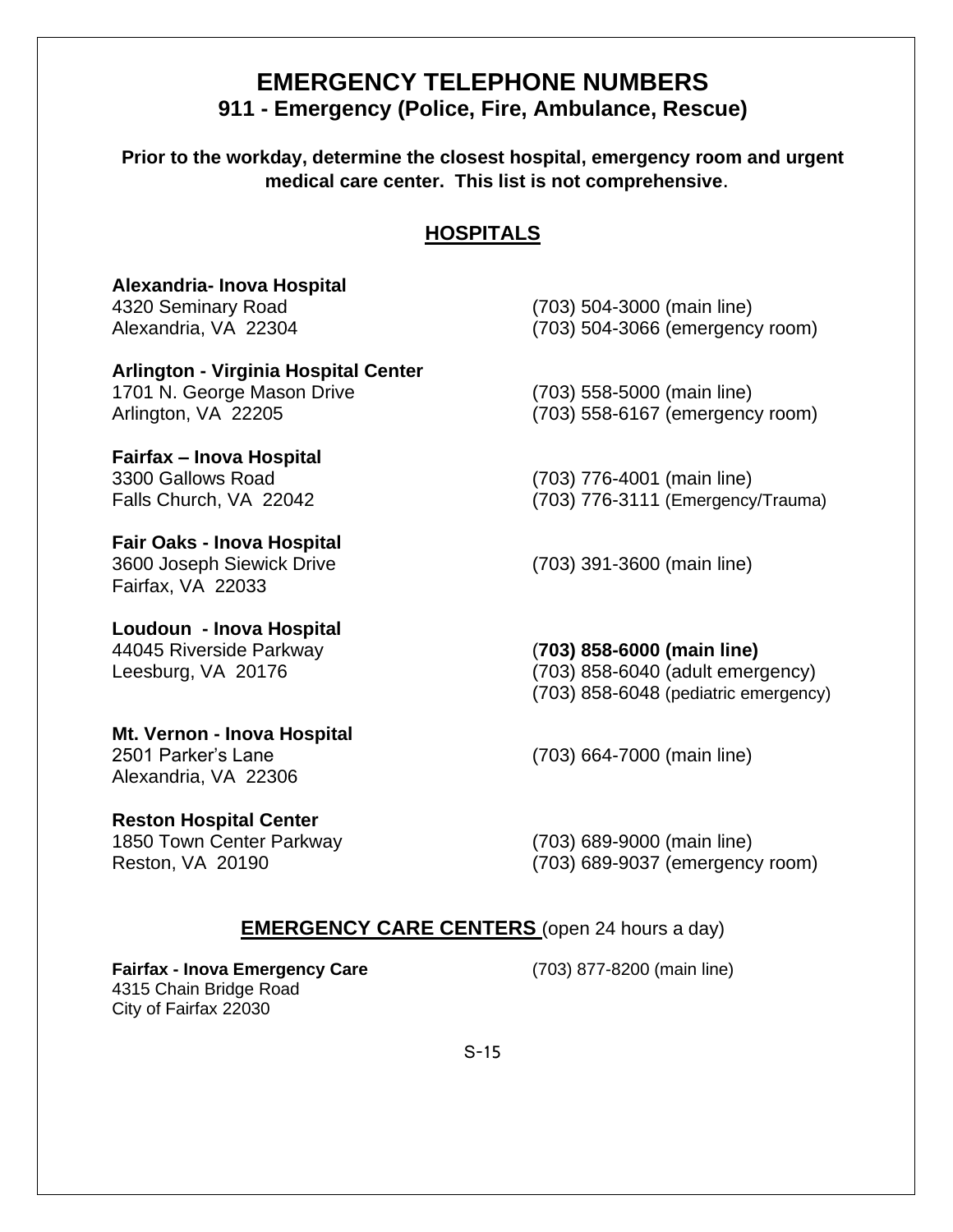| <b>Franconia/Springfield Inova HealthPlex</b><br>6355 Walker Lane<br>Alexandria, VA 22310                                                         | (703) 797-6800 (main line) |
|---------------------------------------------------------------------------------------------------------------------------------------------------|----------------------------|
| Lorton - Inova Emergency Care Center<br>9321 Sanger Street<br>Lorton, VA 22079                                                                    | (703) 982-8400             |
| <b>Reston/Herndon - Inova Emergency Care</b><br>11901 Baron Cameron Avenue<br>Reston, VA 20190                                                    | (703) 668-8333 (main line) |
| <b>URGENT MEDICAL CARE CENTERS - (Not all Centers are Listed)</b><br>Non-Emergency Illnesses and Injuries - Always Call First                     |                            |
| Arlington - Virginia Hospital Center Urgent Care<br>764 South 23rd Street<br>Arlington, VA<br>Open: 8 a.m. - 8 p.m.                               | (703) 717-7000             |
| <b>Centreville - INOVA Urgent Care Center</b><br>6201 Centreville Road, Building One, Suite 200<br>Centreville, VA 20121<br>Open" 8 a.m. - 8 p.m. | (703) 830-5600             |
| <b>Chantilly - INOVA Urgent Care Center</b><br>24801 Pinebrook Road, Suite 110<br>Chantilly, VA 20152<br>Open: 8 a.m. - 8 p.m.                    | $(703)$ 722-2500           |
| <b>Reston - Inova Urgent Care Center</b><br>1488 Northpoint Village Center<br>Reston, VA 20194<br>Open from $8$ a.m. $-8$ p.m.                    | $(571)$ 525-5850           |
| <b>Tysons - Inova Urgent Care - Tysons</b><br>8357 Leesburg Pike<br>Vienna, VA 22182<br>Open daily $8$ a.m. $-8$ p.m.                             | (571) 665-6440             |
| <b>Springfield West - Inova Urgent Care Center</b><br>6230 Rolling Road, Suite J<br>Springfield, VA 22152<br>Open daily $8$ a.m. $-8$ p.m.        | $(571)$ 665-6460           |
| <b>Vienna - INOVA Urgent Care Center</b><br>180 Maple Avenue West<br>Vienna, VA 22180<br>Open: 8 a.m. - 8 p.m.                                    | (703) 938-5300             |
| $S-16$                                                                                                                                            |                            |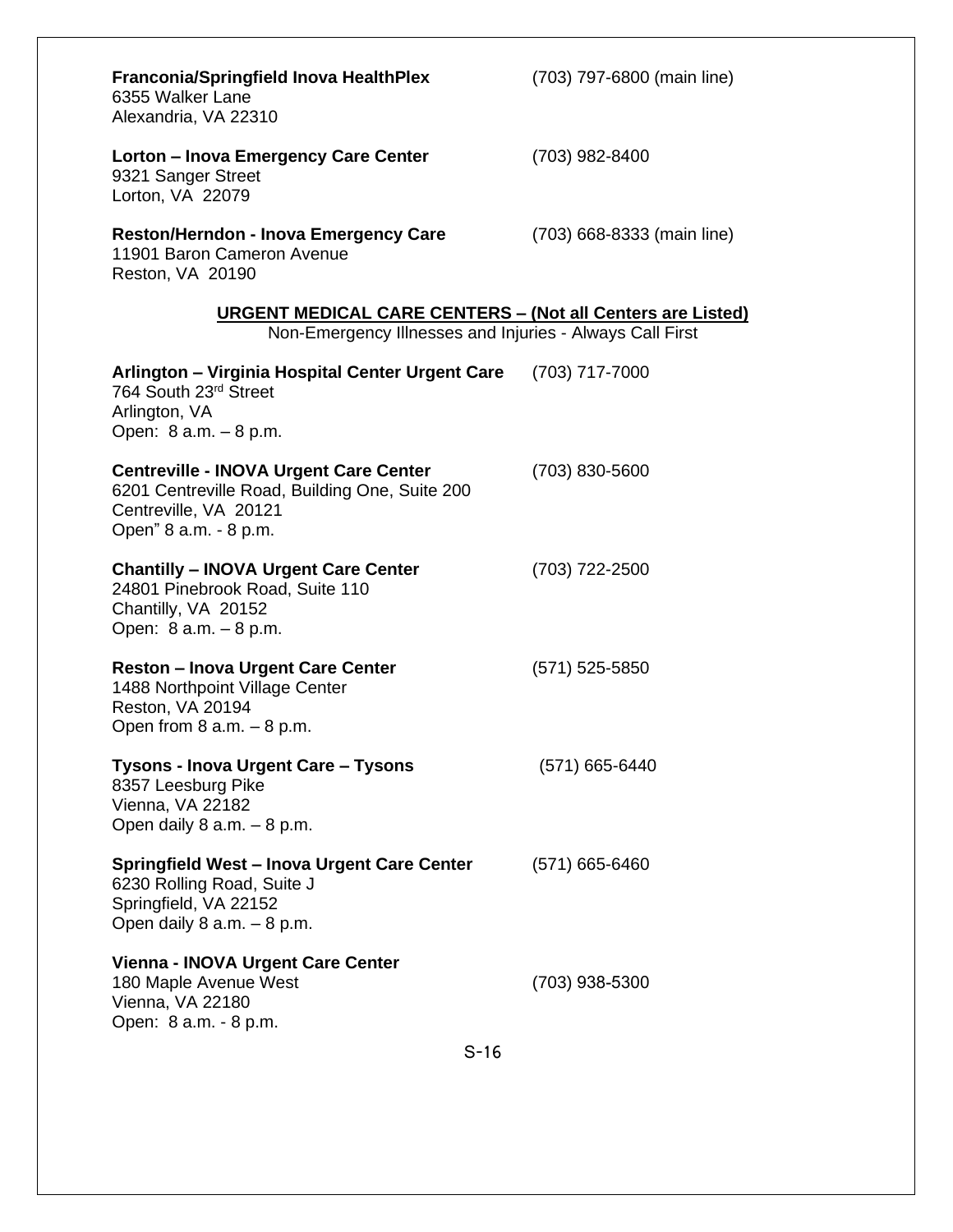# **AVOID EXPOSING VOLUNTEERS TO HAZARDOUS MATERIALS**

#### **ASBESTOS**

Some of the houses we work on have asbestos that is often found in exterior wall shingles and in flooring. The best way to deal with asbestos is to seal it in (e.g. covering over an asbestos-containing floor, with modern tile or sheet goods). **Asbestos should not be removed or disturbed by Rebuilding Together teams**. This work requires a professional contractor.

Asbestos is the name for a group of naturally occurring minerals that separate into strong, very fine fibers. The fibers are heat-resistant and extremely durable, and, because of these qualities, asbestos has become very useful in construction and industry. In the home it may or may not pose a health hazard to the occupants, depending on its condition. When it can be crushed or reduced to powder by hand pressure or the surface is not sealed, to prevent small pieces from escaping, the material is considered FRIABLE. In this condition fibers can be released and pose a health risk. However, as long as the surface is stable and well-sealed against the release of its fibers and not damaged, the material is considered safe until damaged in some way.

#### **HEALTH CONCERNS**

Asbestos tends to break down into a dust of microscopic size fibers. Because of their size and shape, these tiny fibers remain suspended in the air for long periods of time and can easily penetrate body tissues after being inhaled or ingested. Because of their durability, these fibers can remain in the body for many years and thereby become the cause of asbestos related diseases.

Symptoms of these diseases generally do not appear for 10 to 30 years after the exposure. Therefore, long before its effects are detectable, asbestos related injury to the body may have already occurred. There is no safe level of exposure known, therefore exposure to airborne asbestos should be avoided.

#### **IDENTIFYING ASBESTOS**

People who frequently work with this material, such as plumbers, contractors, and heating specialists, can often correctly guess whether a material contains asbestos. However, the only way to be sure is to have a sample of the suspect material analyzed by a laboratory. Do not rely on visual determinations. It is prudent to treat material which could contain asbestos as if it does, until and unless reliable analysis proves otherwise.

Remember, the asbestos fibers that would cause health problems are much too small to be seen without a powerful microscope. In fact, an average human hair is approximately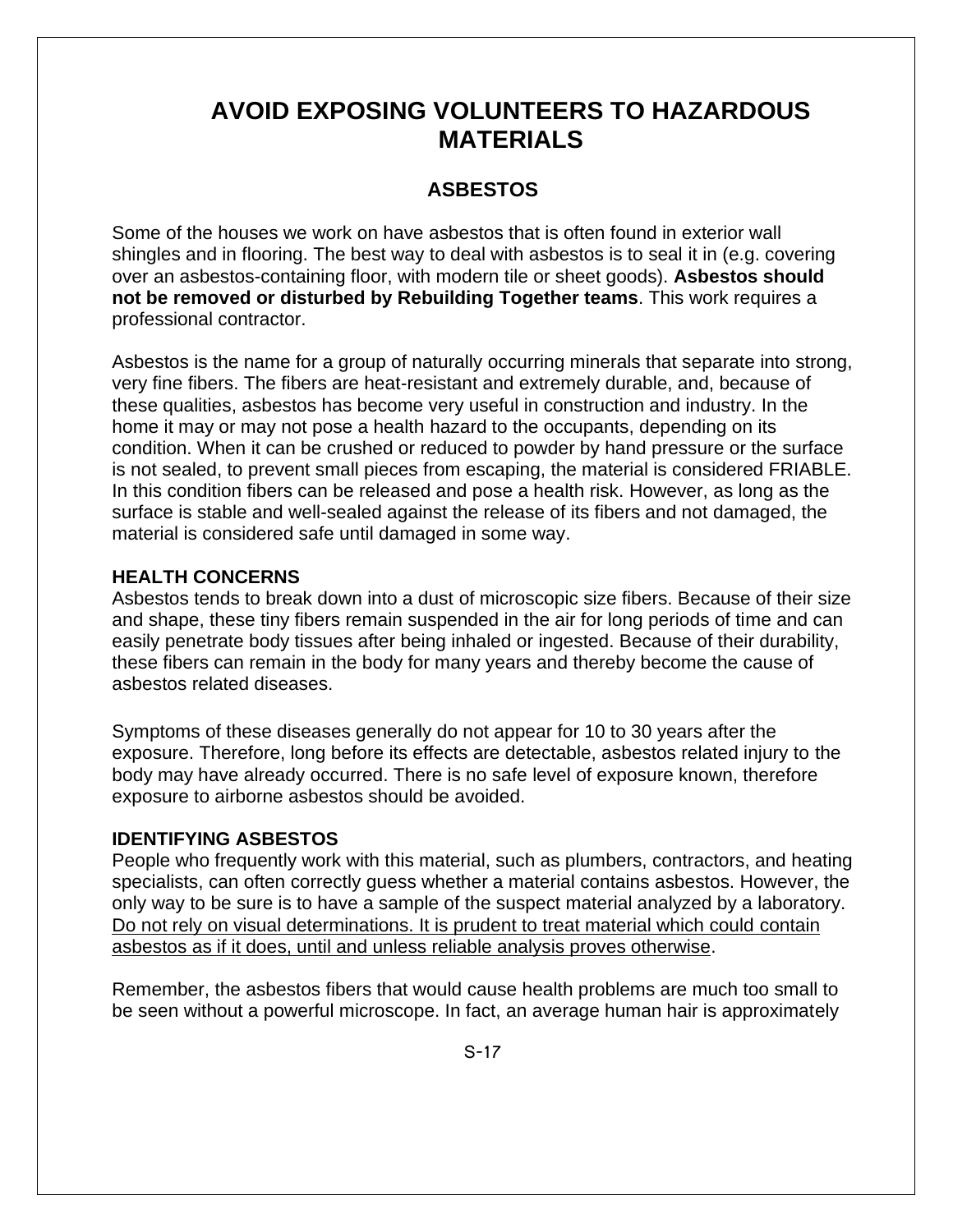1200 times thicker than an asbestos fiber.

#### **WHERE ASBESTOS HAZARDS MAY BE FOUND IN THE HOME**

- 1. Some **roofing and siding shingles** are made of asbestos cement.
- 2. Houses built between 1930 and 1950 may have asbestos as **insulation**.
- 3. Asbestos may be present in **textured paint** and **patching compounds** used on wall and ceiling joints. Their use was banned in 1977.
- 4. **Artificial ashes and embers** sold for use in gas-fired fireplaces may contain asbestos.
- 5. Older products such as **stove-top pads** may have some asbestos compounds.
- 6. Walls and floors around wood burning stoves may be protected with **asbestos paper, millboard, or cement sheets**.
- 7. Asbestos is found in some **vinyl floor tiles** and the backing on vinyl sheet flooring and adhesives.
- 8. **Hot water and steam pipes** in older houses may be coated with an asbestos material or covered with an asbestos blanket or tape.
- 9. Oil and coal furnaces and door gaskets may have asbestos insulation.

### **WHAT SHOULD BE DONE ABOUT ASBESTOS IN THE HOME?**

If you think that asbestos may be in your home, do not panic! Usually, the best thing is to leave asbestos material that is in good condition **ALONE**. Asbestos material in good condition will not release asbestos fibers. **THERE IS NO DANGER** unless fibers are released and inhaled into the lungs.

#### Again, **Asbestos should not be removed nor disturbed by Rebuilding Together teams**.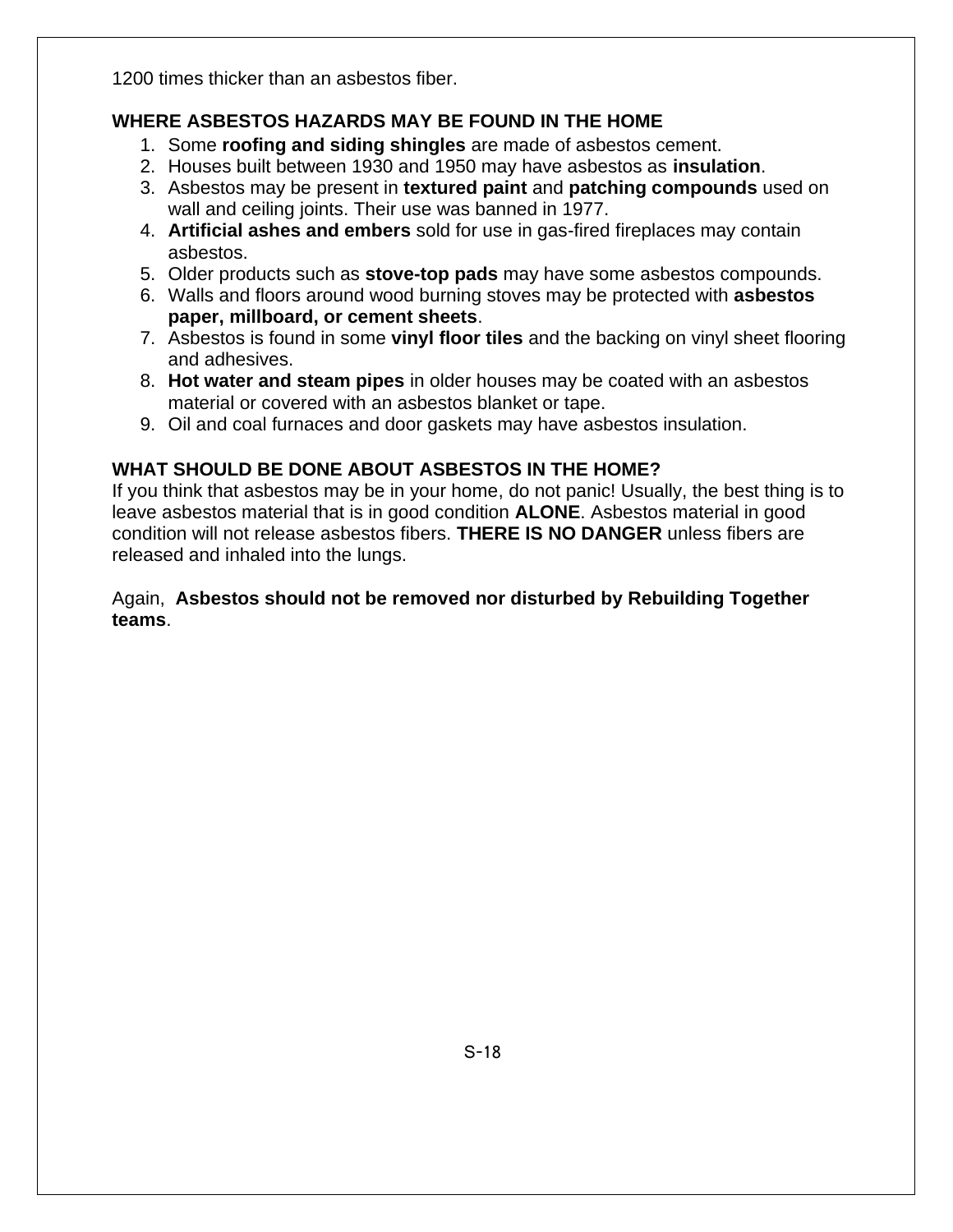# **LEAD-BASED PAINT**

Lead paint can be present in any house built before 1978. Lead-based paint can be a serious environmental hazard if disturbed. Any repair that cuts into or disturbs painted surfaces by producing dust or paint chips can create a hazard. Precautions MUST be taken. Please take a few minutes to read this.

#### **THE HAZARD**

**Housing built before 1978 may have lead-based paint**. Lead-based paint dust, chips and contaminated soil can poison young children, their parents, and workers. Safe practices can reduce the risk. The effects of lead poisoning in young children can include learning disabilities, hyperactivity, impaired hearing, decreased growth and even brain damage.

#### **THE SOLUTION - SAFE WORK PRACTICES**

HUD/EPA/OSHA regulations require that Rebuilding Together volunteers follow **safe work practices** if lead paint is present or assumed to be present. The inspection report prepared for you by Rebuilding Together-AFF staff on your assigned project will identify houses built prior to 1978. There is a potential that lead is present in these sites. Rebuilding Together-AFF will test homes for lead if the home was built prior to 1978 and there is a potential for disturbing coated surfaces. If the results are positive, typically Rebuilding Together-AFF will address these repairs prior to teams working or refrain from working on these particular surfaces.

In Arlington: Any work that will **disturb 2 square feet** or more of a lead-coated surface (i.e., paint, stain, shellac and varnish) per room inside a building, **20 square feet** or more of lead painted surface of exterior building, **10 percent** of the total surface area of any small surfaces such as a window sill or trim, or the **replacement of windows** must be supervised by a *certified lead based paint abatement supervisor*.

In all other jurisdictions: Any work that will **disturb 6 square feet** or more of lead-coated surface (i.e., paint, stain, shellac and varnish) per room inside a building, **20 square feet** or more of lead painted surface of exterior building, or 10% of a smaller component (baseboard, window sill) or removal of a door or window. The **replacement of windows** must be supervised by a trained Certified Renovator.

House Captains are asked to carefully complete the "Lead Based Paint Disturbance Form" found in the House Captain's Manual. If the planned repairs will disturb surfaces that exceed the minimum limits, Rebuilding Together-AFF will test these surfaces to determine if lead is present. Staff will then contact the House Captain with the results and create a work plan. If more than the minimum limits are exceeded your team must avoid working on these areas. Please consult with Rebuilding Together-AFF to discuss options. Rebuilding Together-AFF will provide signs to teams on Supply Pick Up Day that must be posted throughout the project site. These signs will indicate if the house was built prior to 1978 and the result of lead testing.

#### **MORE INFORMATION**

The *Lead Paint Safety Field Guide* and *Reducing Lead Hazards When Remodeling Your Home* have a lot of good information on techniques/precautions to use when dealing the lead hazards. Visit [www.epa.gov/lead](http://www.epa.gov/lead) or

[https://www.hud.gov/program\\_offices/healthy\\_homes/healthyhomes/lead.](https://www.hud.gov/program_offices/healthy_homes/healthyhomes/lead)

S-19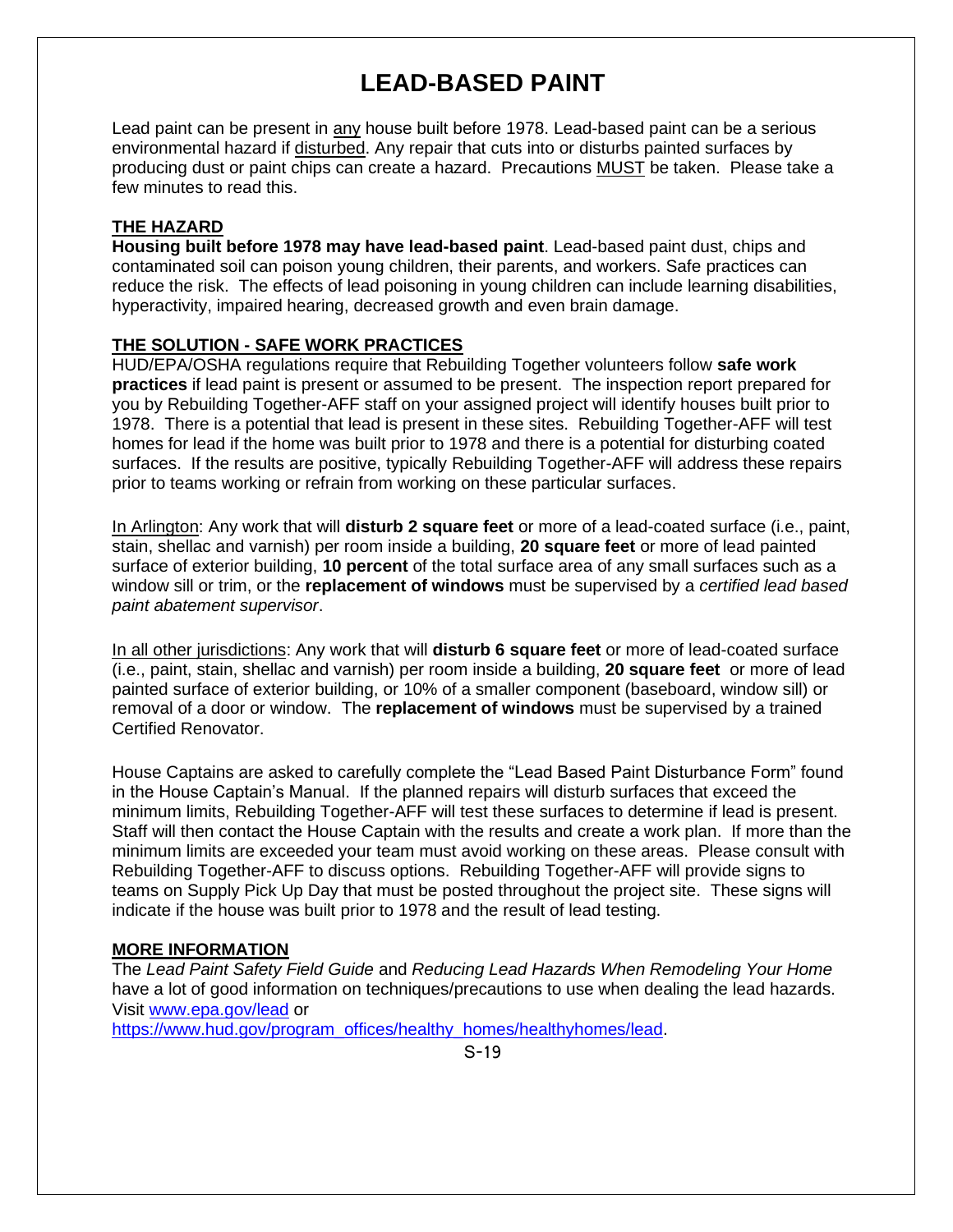# **DEALING WITH MOLD**

If you spot or detect mold in the home you are repairing, stay away from the area and do not remediate the mold. Mold should not be removed by Rebuilding Together teams. This work requires a professional contractor.

#### **Ten Things You Should Know About Mold**

- 1. Potential health effects and symptoms associated with mold exposures include allergic reactions, asthma, and other respiratory complaints.
- 2. There is no practical way to eliminate all mold and mold spores in the indoor environment; the way to control indoor mold growth is to control moisture.
- 3. If mold is a problem in your home or school, it must be cleaned up and the sources of moisture eliminated (once again, professionals should handle the cleaning and removal).
- 4. Fix the source of the water problem or leak to prevent mold growth.
- 5. Reduce indoor humidity (to 30-60% ) to decrease mold growth by: venting bathrooms, dryers, and other moisture-generating sources to the outside; using air conditioners and de-humidifiers; increasing ventilation; and using exhaust fans whenever cooking, dishwashing, and cleaning.
- 6. Professionals should clean and dry any damp or wet building materials and furnishings within 24-48 hours to prevent mold growth.
- 7. Professionals should clean mold off hard surfaces with water and detergent, and dry completely. Absorbent materials such as ceiling tiles, that are moldy, may need to be replaced.
- 8. Prevent condensation: Reduce the potential for condensation on cold surfaces (i.e., windows, piping, exterior walls, roof, or floors) by adding insulation.
- 9. In areas where there is a perpetual moisture problem, do not install carpeting (i.e., by drinking fountains, by classroom sinks, or on concrete floors with leaks or frequent condensation).
- 10. Molds can be found almost anywhere; they can grow on virtually any substance, providing moisture is present. There are molds that can grow on wood, paper, carpet, and foods.

**The key to mold control is moisture control. Solve moisture problems before they become mold problems!**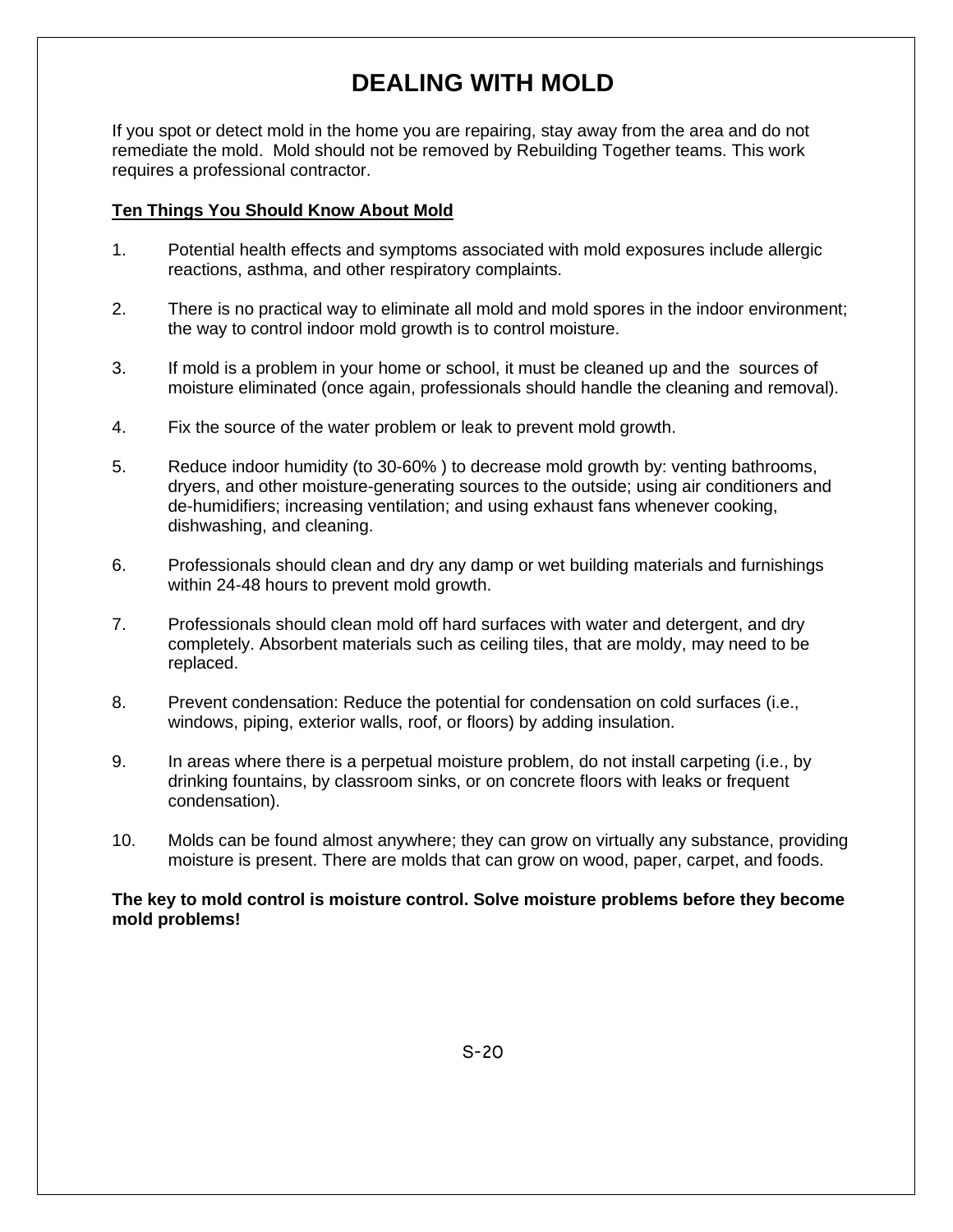#### **MISS UTILITY – 811 STEP-BY-STEP INSTRUCTIONS FOR MISS UTILITY TO CHECK FOR UNDERGROUND LINES**

If you will be doing any digging whatsoever, have Miss Utility check for utility lines. This service is free, and Miss Utility marks the lines and sends an electronic report usually within 48-72 hours. If the home has a fenced yard, make sure the inspector has easy access. Digging can be dangerous and costly without knowing where underground facilities are located. By calling Virginia 811, you contact all member utilities with one call. Always call before you dig and you have taken a very important step to make sure there will be no damage.

- 1. Go to www.VA811.com
- 2. Click on the PROFESSIONALS button at the bar at the top
- 3. Click on SINGLE ADDRESS TICKET on the drop-down menu
- 4. Then click the link: CLICK HERE TO ACCESS SINGLE ADDRESS TICKET **SYSTEM**
- 5. Click I AGREE TO TERMS AND CONDITIONS
- 6. Click CONTRACTOR at the top
- 7. Enter RT-AFF's Phone Number: 703-528-1999
- 8. Enter Your Name
- 9. Enter REBUILDING TOGETHER-AFF
- 10. Enter RT-AFF's address: 10723 MAIN STREET #135, FAIRFAX, VA, 22030
- 11. Enter Your Email Address (and enter it again to confirm)
- 12. For Work Done For, enter your client's name
- 13. For Field Contact, enter Your Name
- 14. For Field Contact Phone Number, enter Your Phone Number
- 15. For Choose A County, select either ARLINGTON or FAIRFAX
- 16. Leave PLACE/SUBDIVISON blank unless you happen to know the name
- 17. For Street Address, enter your client's home address
- 18. For CROSS STREET, enter at least one (usually perpendicular) cross street
- 19. Select TYPE OF WORK from dropdown menu. (We use POST for ramps and handrails.)